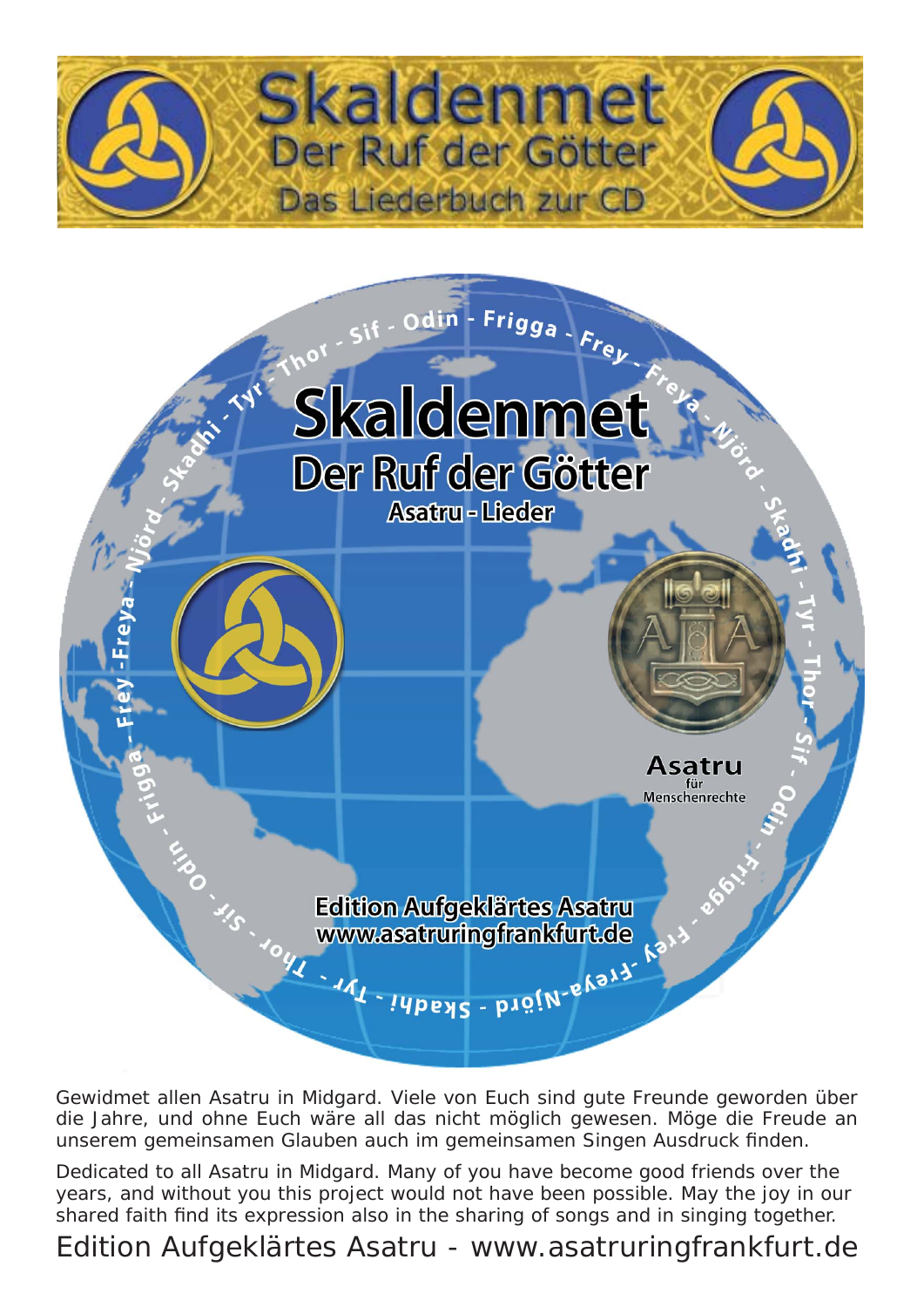

## Inhaltsverzeichnis Content

- 1. Der Ruf der Götter
- 2. Rätsel-Lied
- 3. Die Regenbogen-Brücke
- 4. Seht, wie der Regenbogen
- 5. Stern im Norden
- 6. Frühling kommt
- 7. Kinder der Götter
- 8. Treibholz sind wir
- 9. Ich ging einst wie im Traume
- 10. Ich bin Hel die Dunkle
- 11. Regengesang (Thor-Lied)
- 12. Wir sind der Asatru-Ring
- 13. Die Großstadtheiden gehn zum Blot
- 14. Neun tapfre Asatru
- 15. Wir ehren die Asen

- 1. The Call of the Gods
- 2. Riddle Song
- 3. The Rainbow Bridge
- 4. See now the Rainbow
- 5. The North Star has Arisen
- 6. Spring is Coming
- 7. Children of Aesir and Vanir
- 8. Driftwood We Are
- 9. Once I Walked a Dreamland
- 10. I am Hel the Dark One
- 11. Rain Chant (Lord of Thunders)
- 12. We are the Asatru Ring
- 13. The City Heathens go to Blot
- 14. Nine Daring Asatru
- 15. We Honor the Aesir

wir beim Machen.

Lieder und Gedichte sind zwei davon.

unseren Beitrag zu Asatru leisten können. our share to all the efforts within Asat-Engagement inspirierter Menschen lebt. on the commitment of spirited people.

Michael & Michaela aus Frankfurt

Wir sind froh, Euch unsere CD, Der Ruf der We are happy to present you our album Götter" präsentieren zu können und hof- "Der Ruf der Götter (The Call of the Gods)". fen, Ihr habt soviel Freude beim Hören wie We hope you will enjoy listening to it as we have enjoyed making it.

Es gibt viele Wege zu den Göttern; There are many ways to the Gods; songs and poetry are two of them.

Wirsind dankbar, dass wir mit Hilfe der Götter We are glad that we are able to add Wir sind eine wachsende Religion, die vom ru. We are a growing religion and depend

Michael & Michaela from Frankfurt in Germany

## Edition Aufgeklärtes Asatru - www.asatruringfrankfurt.de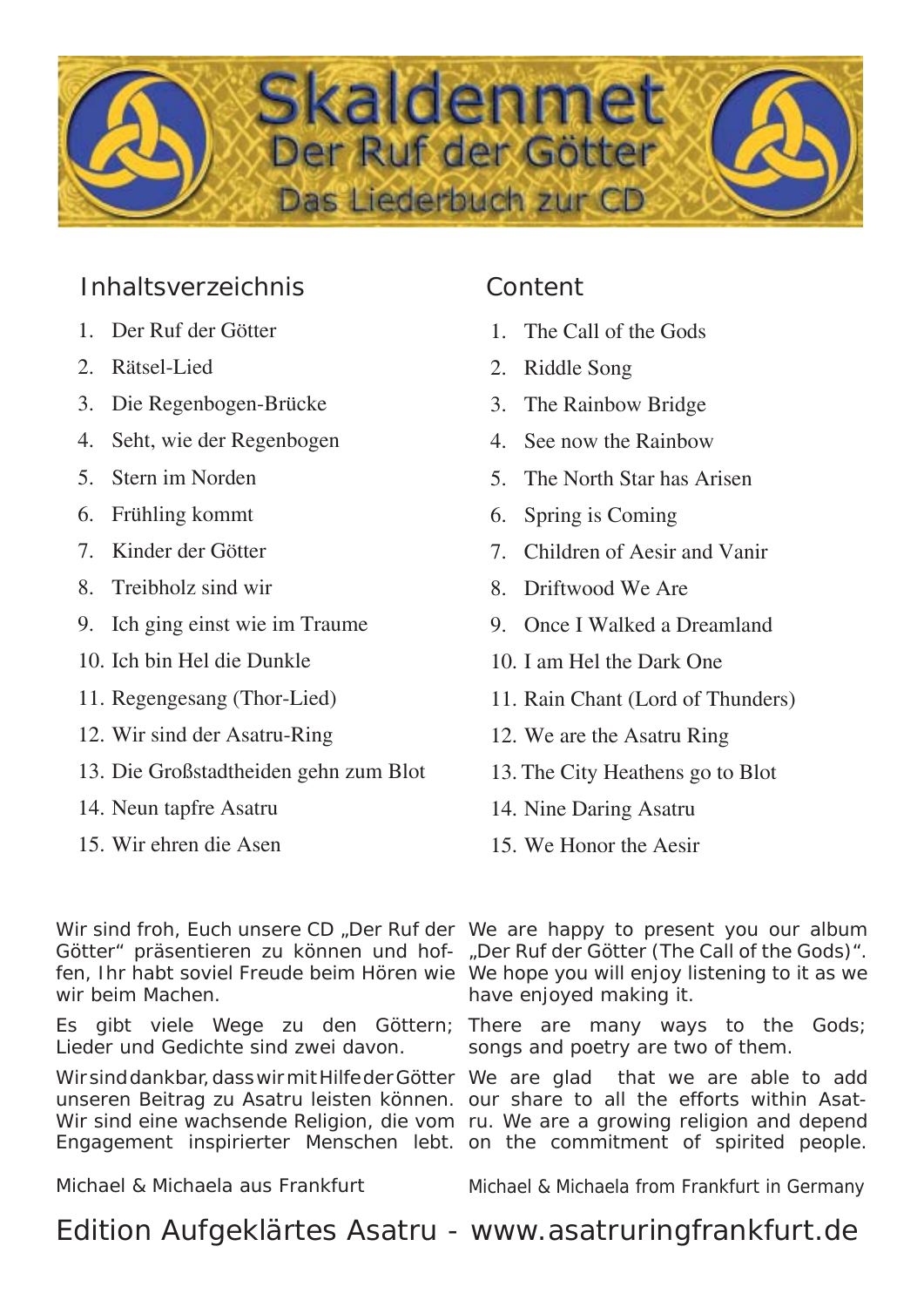

## 1. Der Ruf der Götter

© Michael Schütz

#### Refrain:

*Der Ruf der Götter erklingt überall, Midgards Menschen hören den Schall, Funken sprühender Freude Macht die Herzensfeuer neu entfacht!* 

1. Asen und Vanen, wir sind bereit, heute so wie in alter Zeit. Mit Euch Göttern Seit an Seit gehn wir durchs morgen wie durchs heut.

#### Refrain:

*Der Ruf der Götter erklingt überall, Midgards Menschen hören den Schall, Funken sprühender Freude Macht die Herzensfeuer neu entfacht!*

2. Dank sei denen, die vor uns gehn, Heil sei denen, die mit uns stehn, Freude denen in künftgen Jahrn, die einst auf unserm Wege fahrn!

#### Refrain (2x):

*Der Ruf der Götter erklingt überall, Midgards Menschen hören den Schall, Funken sprühender Freude Macht die Herzensfeuer neu entfacht!* 

## 1. The Call of the Gods

© Michael Schütz

#### Chorus:

*The Call of the Gods sounds everywhere, Mankind hears it in Midgard´s air, Sparks are spraying with joyful might And kindle hearts to fi res bright.*

1.Aesir and Vanir, to you we are near, As in old times, so now and here, Ever close to you Gods we stay Throughout tomorrow and today.

#### Chorus:

*The Call of the Gods sounds everywhere, Mankind hears it in Midgard´s air, Sparks are spraying with joyful might And kindle hearts to fires bright.* 

2. O thanks to those who went on before, Hail those beside us forevermore, Joy to all who will come one day To follow our heathen way.

#### Chorus  $(2x)$ :

*The Call of the Gods sounds everywhere, Mankind hears it in Midgard´s air, Sparks are spraying with joyful might And kindle hearts to fi res bright.*

## Edition Aufgeklärtes Asatru - www.asatruringfrankfurt.de

© Michael Schütz - Die Texte sind nur für den Privatgebrauch. Das Liederbuch darf nicht verändert werden.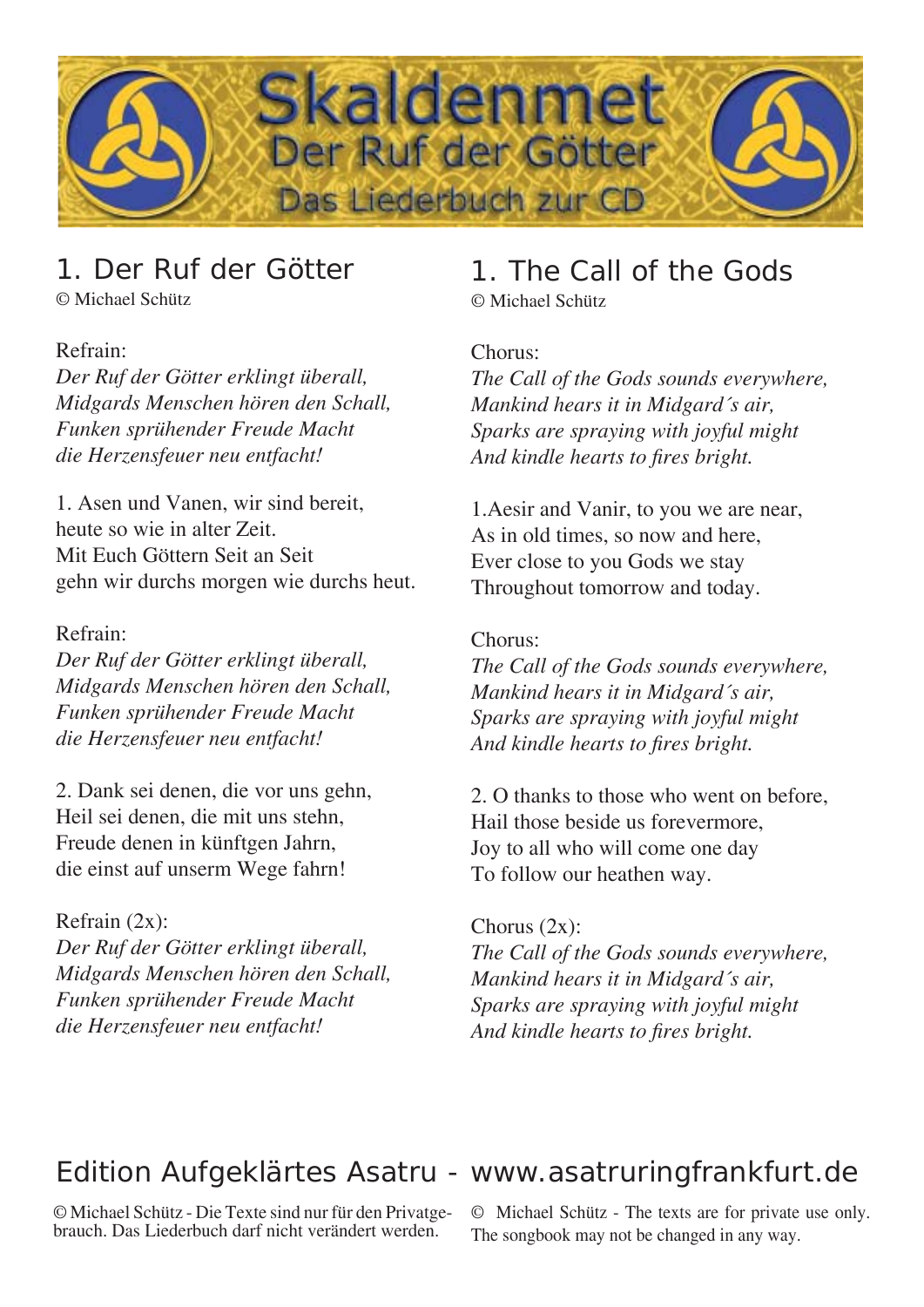

## 2. Rätsel-Lied

© Michaela Macha

Ich bin ein Sturmwind in der Nacht, ich bin der Herr von Tod und Schlacht, ich bin Ekstase, neu entfacht: Weißt du, wer ich bin?

Ich bin des Hammers wackrer Schlag, ich bin der Helfer, Nacht und Tag, ich bin die Kraft, die nie versagt: Weißt du, wer ich bin?

Ich bin der Tränen goldnes Licht, ich bin der Liebsten Angesicht, ich bin die Sinnlichkeit, die spricht: Weißt du, wer ich bin?

Ich bin das grüne Ackerfeld, ich bin die Lust, die dich befällt, ich bin der Herr, der alles hält: Weißt du, wer ich bin?

Ich bin der Halle schützend Dach, ich bin die Mutter im Gemach, die alles weiß, doch selten sprach: Weißt du, wer ich bin?

Ich bin der Wächter und die Pflicht, ich bin der Sorgfalt weite Sicht, ich bin die Treu', die niemals bricht:

Weißt du, wer ich bin? Ich bin der ungebrochne Eid, ich bin der Frieden nach dem Streit, ich bin eure Gerechtigkeit: Weißt du, wer ich bin?

Wir sind die Rater, immer da, wir sind die Mächte, fern und nah, wir sind mit euch, was auch geschah: Wißt ihr, wer wir sind? Wißt ihr, wer wir sind? Wißt ihr, wer wir sind?

© Michaela Macha - Die Texte sind nur für den Privat-

## 2. Riddle Song

© Michaela Macha

I am a stormwind in the night, I am the lord of death and fight, I am the ecstasy of sight, Do you know who I am?

I am the hammer´s steady might, I am the helper at your side, I am the strength in every plight, Do you know who I am?

I am the beauty within tears, I am the yearning for your dear, I am the love you seek and fear, Do you know who I am?

I am the fields that bear in frith. I am the lust that burns and frees, I am the Lord of harvest-peace, Do you know who I am?

I am the mistress of the hall, I am the mother who knows all, I am the quiet heron´s call, Do you know who I am?

I am the guardian of the way, I am the duty done each day, I am the troth that does not sway, Do you know who I am?

I am the oath that stays unbroke, I am a frithstead for my folk, I am the justice you invoke, Do you know who I am?

We are the High Ones, here to stay, we are the Powers still today, and we are with you, come what may: Do you know who we are? Do you know who we are? Do you know who we are?

## Edition Aufgeklärtes Asatru - www.asatruringfrankfurt.de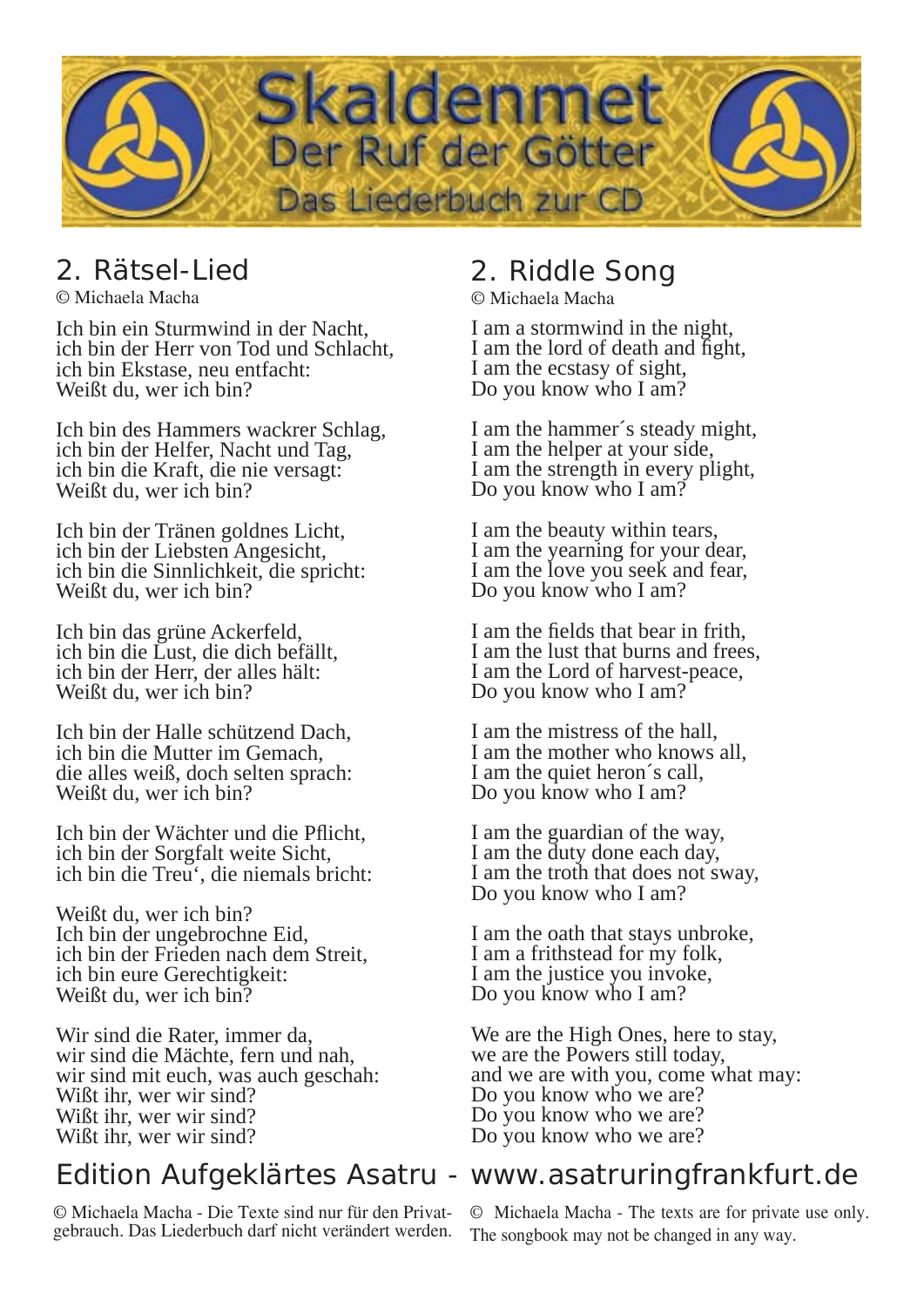

# 3. Die Regenbogenbrücke

© Michaela Macha

Als die Menschheit den Göttern die Treue gab, vor langer Zeit, wollten als Zeichen sie schaun eine Brücke von Asgard zu Midgard herab: Alle Asen versprachen, daran mit zu baun.

Als erstes schuf Thor mit Mjöllnir aus Stahl der Brücke ersten, rotglühenden Strahl. Als nächstes nahm Sif ein goldenes Haar, da leuchtete Sonnengelb, glänzend und klar.

Offiziell war Loki beim Bau nicht dabei. doch er schob schnell Orange zwischen die zwei. Fruchtbarer, als man es jemals gesehn, schuf Frey ein Feld aus saftigem Grün.

Von Odins Mantel in düsterer Pracht aus tiefstem Blau ein Pfad ward gemacht. Njord gab Violett und Indigo her von sinkender Sonne und endlosem Meer.

Dann bog sich der Asen buntes Geschenk als leuchtendes Zeichen und Angedenk über den Himmel, so prachtvoll wie schön; und Heimdall sprach, wie alle es sehn:

"Wer tapfer ist, mag über Bifrost einst gehn, doch niemals die Riesen, solang ich hier steh!"

# 3. The Rainbow Bridge

© Michaela Macha

When Midgard was young yet, and mankind did pledge Their troth to the High Ones, men asked for a bridge To show Asgard´s presence with colourful ray; All Aesir agreed to build part of the way.

Thor wielded his hammer - foundation was laid, He forged from hot iron the first beam of red. Next, beautiful Sif from her head took one hair And yellow sprung up, shining golden and fair.

Their crafting could not even Loki undo, But he secretly slipped orange in between the two. More fruitful and fertile than e'er had been seen, Frey's path was a field all resplendent with green.

From Odin´s old cloak came the colour and hue To build on the bridge with mysterious blue; Then Njord said: "At sunset is fairest the sea; So violet and indigo´s offered by me."

A glorious arch then ascended the sky, A luminous wonder to all who stood by - Bright gift of the Aesir for man to behold, brought to Midgard by Heimdall; by him they were told:

"The bold and the brave may make Bifrost their way, But never the giants, to the end of all day !"

# Edition Aufgeklärtes Asatru - www.asatruringfrankfurt.de

© Michaela Macha - Die Texte sind nur für den Privatgebrauch. Das Liederbuch darf nicht verändert werden. © Michaela Macha - The texts are for private use only. The songbook may not be changed in any way.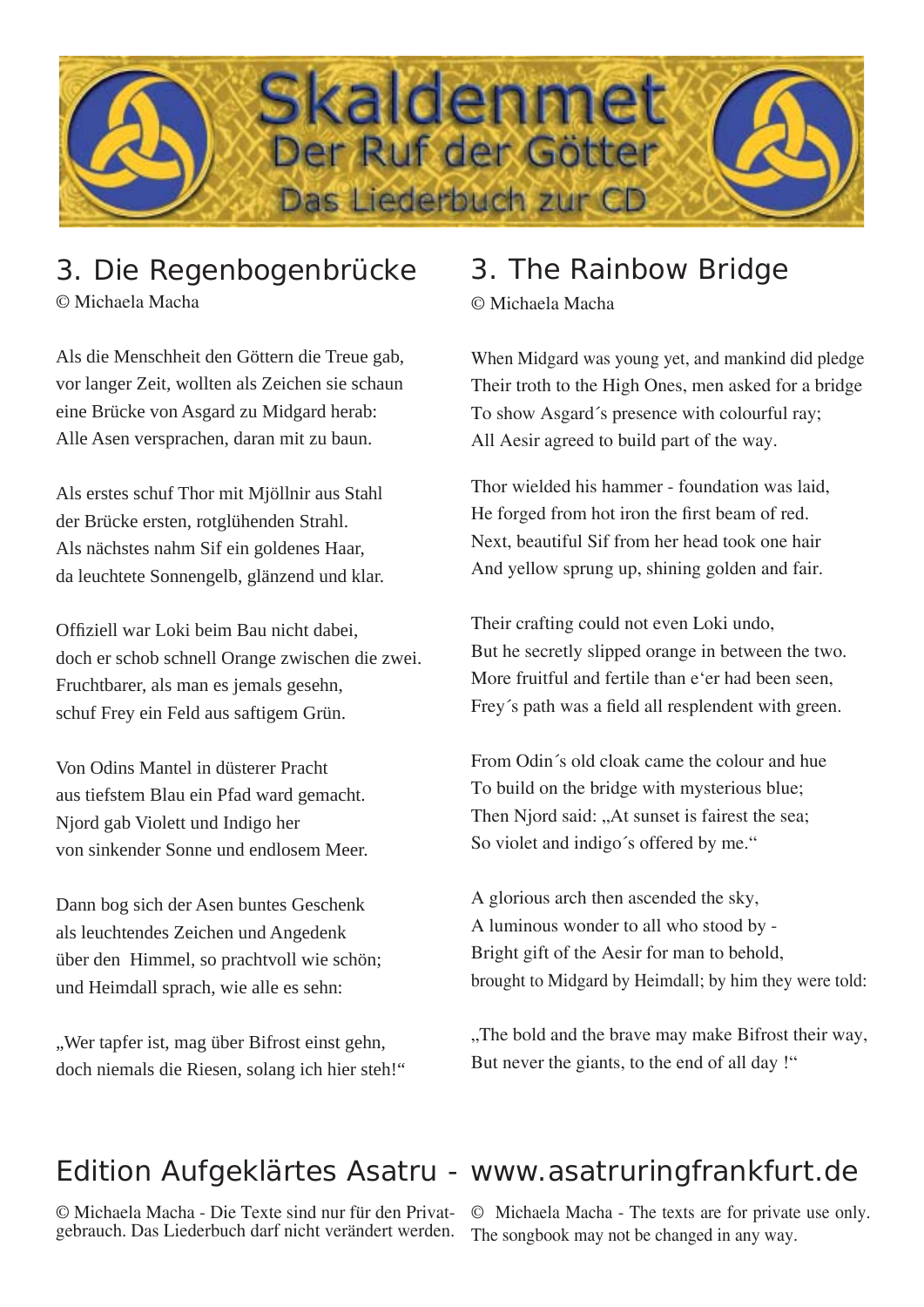

## 4. Seht, wie der Regenbogen © Michaela Macha

Seht, wie der Regenbogen aufsteigt zu Asgard, Bifröst, die Brücke zu der Götter Gefild! Heimdall hält Wache, der wartend dort ausharrt, starker Beschützer mit leuchtendem Schild! Heil sei Dir, Heimdall, und Dank für die Treue, Lieder wir singen den Hohen und Dir! Kommt, laßt uns rufen die Rater aufs neue, Asen und Vanen, Euch ehren nun wir.

Sagt, wolln wir bringen nun Gabe für Gabe, Blots an die Asen und Opfer für sie? Brot aus dem Kornfeld und Met aus der Wabe, Duftende Blumen und Fisch aus der See? All unser Leben soll ihnen gewidmet sein, all unsre Arbeit wolln wir ihnen weihn. Laßt sie uns ehren mit freudigem Jubelklang! Nah ihrem Herzen ist unser Gesang.

### 4. See now the Rainbow © Michaela Macha

See now the rainbow ascending to Asgard, Bifrost, the bridge to the Aesir´s abode! Hail to the far-seeing watcher and guardian, Faithful defender of radiant road. Hail to you, Heimdall, our elder and ancestor! Hymns we will sing to the High Ones and you. Come, let us call to the Megin once more, Rig, tell the Regin their folk still is true.

Say, shall we give now in grateful devotion Blots to the Aesir, and offerings divine: Bread from the cornfield and fish from the ocean, Mead from the beehive and gold from the mine? All our lives shall be one dedication, All our efforts to them shall belong. Dear to the Gods is the soul´s adoration, Near to their hearts are our prayers and song.

## Edition Aufgeklärtes Asatru - www.asatruringfrankfurt.de

© Michaela Macha - Die Texte sind nur für den Privat-gebrauch. Das Liederbuch darf nicht verändert werden. © Michaela Macha - The texts are for private use only. The songbook may not be changed in any way.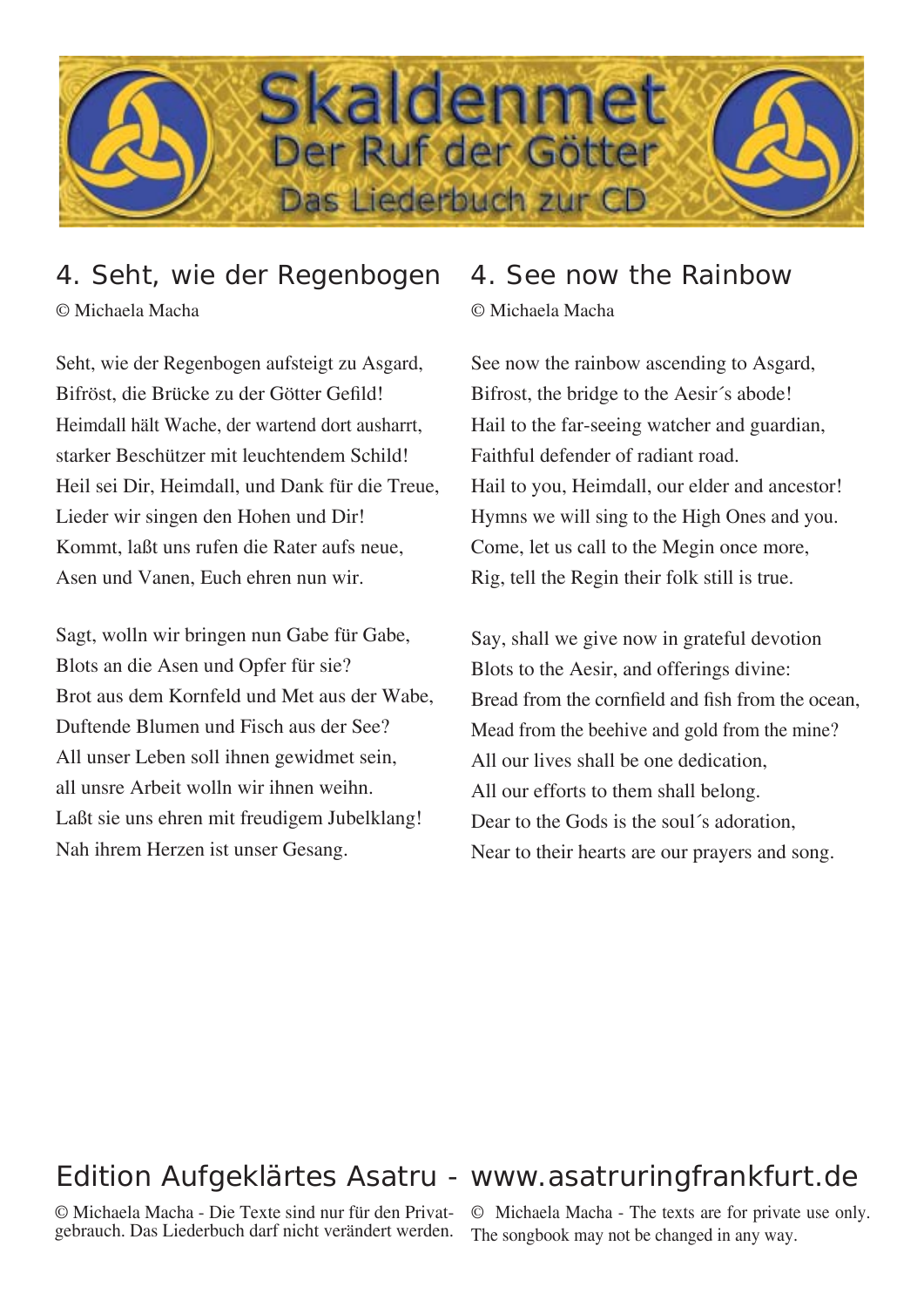

## 5. Es steht ein Stern im Norden © Michaela Macha

Es steht ein Stern im Norden, wie nie ein hellrer stand, es leuchtet keiner schöner so weithin übers Land. Er schimmert auch bei Tage, er funkelt in der Nacht; er hat in unsren Herzen die Hoffnung neu entfacht.

Es ist ein Ruf ergangen an Mann und Frau und Kind, aus Zeiten, die vergangen, doch neu lebendig sind. Und ist er fein und leise, so hört das Herz ihn doch, so mancher kam ihm folgen, und mancher folgt ihm noch.

Die Asen und die Vanen, die Götter alter Zeit, wie einst für unsre Ahnen, sind auch für uns bereit: Wir leben mit den Göttern, sie stehn an unsrer Seit; sie sind unsre Familie, im morgen wie im heut.

Ein Weg ist neu erstanden, wo lange keiner war, und wer ihn hat gefunden, der geht ihn Jahr um Jahr. Der Weg ist ohne Ende, ist kraftvoll und ist schön; er zieht durch alle Länder, und jeder kann ihn gehn.

## 5. The North Star has Arisen © Michaela Macha

The North Star has arisen, and brighter none did stand, No other shines as fairly all over sea and land. It shimmers in the daylight, it sparkles in the night, It kindles our hearts, and new hope is burning bright.

A call has gone out to woman, child and man, From ages long gone by that are living once again, And though the call is gentle, the heart will hear it still, And some have come to follow, and many others will.

The Gods of our forebears, the Gods of ages yore, The Aesir and the Vanir, are here for us once more. We're living with the Gods, and they stand by our side, As they are our family, throughout all time and tide.

A road is newly traveled where long there had been none, Both home and destination as we walk on and on. The road is never ending, is beautiful and strong; It spans through all the countries, and all may come along.

## Edition Aufgeklärtes Asatru - www.asatruringfrankfurt.de

© Michaela Macha - Die Texte sind nur für den Privatgebrauch. Das Liederbuch darf nicht verändert werden.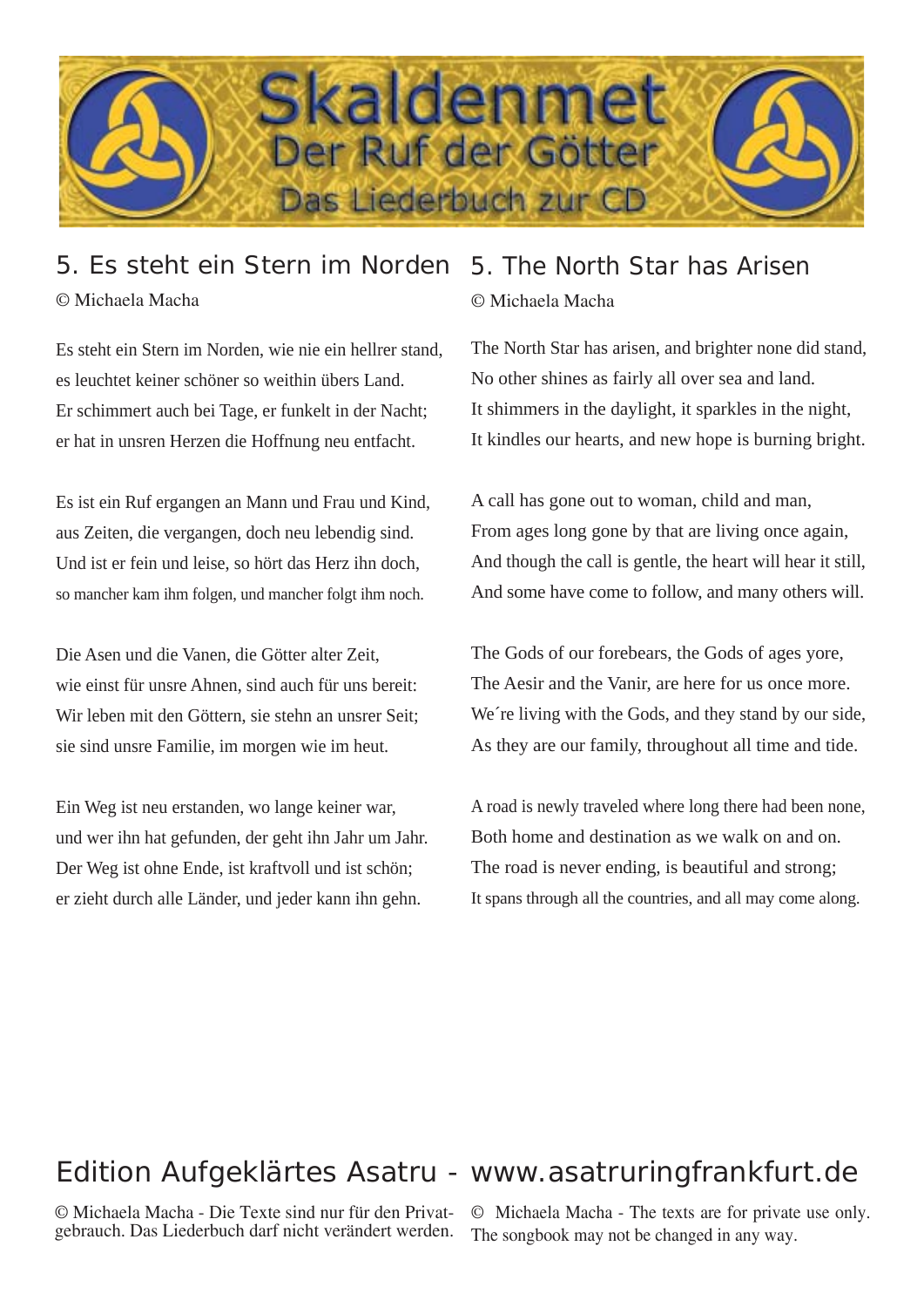

## 6. Frühling kommt

© Michaela Macha

Frühling kommt mit bunten Blumen, Freya lacht, Freya lacht. Iduns Äpfel machen, Iduns Äpfel machen alles neu, alles neu.

Sommerzeit, das Korn ist golden, wie Sifs Haar, wie Sifs Haar. Thor macht Blitz und Donner, Thor macht Blitz und Donner, Regen fällt. Regen fällt.

Herbst bringt Früchte, große Fülle, Freys Geschenk, Freys Geschenk. Friggas Herd und Feuer, Friggas Herd und Feuer, Hell und warm. Hell und warm.

Winter ist nun angekommen, Skadhi jagt, Skadhi jagt. Uller fährt auf Schiern, Uller fährt auf Schiern, Raben schrein. Raben schrein.

## 6. Spring is Coming

© Michaela Macha

Spring is coming full of flowers: Freya smiles, Freya smiles! Idun and her apples, Idun and her apples, All is young. All is young.

Summertime, the corn is golden: Hair of Sif, hair of Sif! Thor is making thunder, Thor is making thunder, Rain pours down. Rain pours down.

Autumn brings us fruits and bounty: Gifts of Frey, gifts of Frey! Friggas hearth and fire, Friggas hearth and fire, Safe and warm. Safe and warm.

Wintertide has come upon us: Skadhi skis, Skadhi skis! Uller goes a-hunting, Uller goes a-hunting,

Ravens cry. Ravens cry.

## Edition Aufgeklärtes Asatru - www.asatruringfrankfurt.de

© Michaela Macha - Die Texte sind nur für den Privatgebrauch. Das Liederbuch darf nicht verändert werden.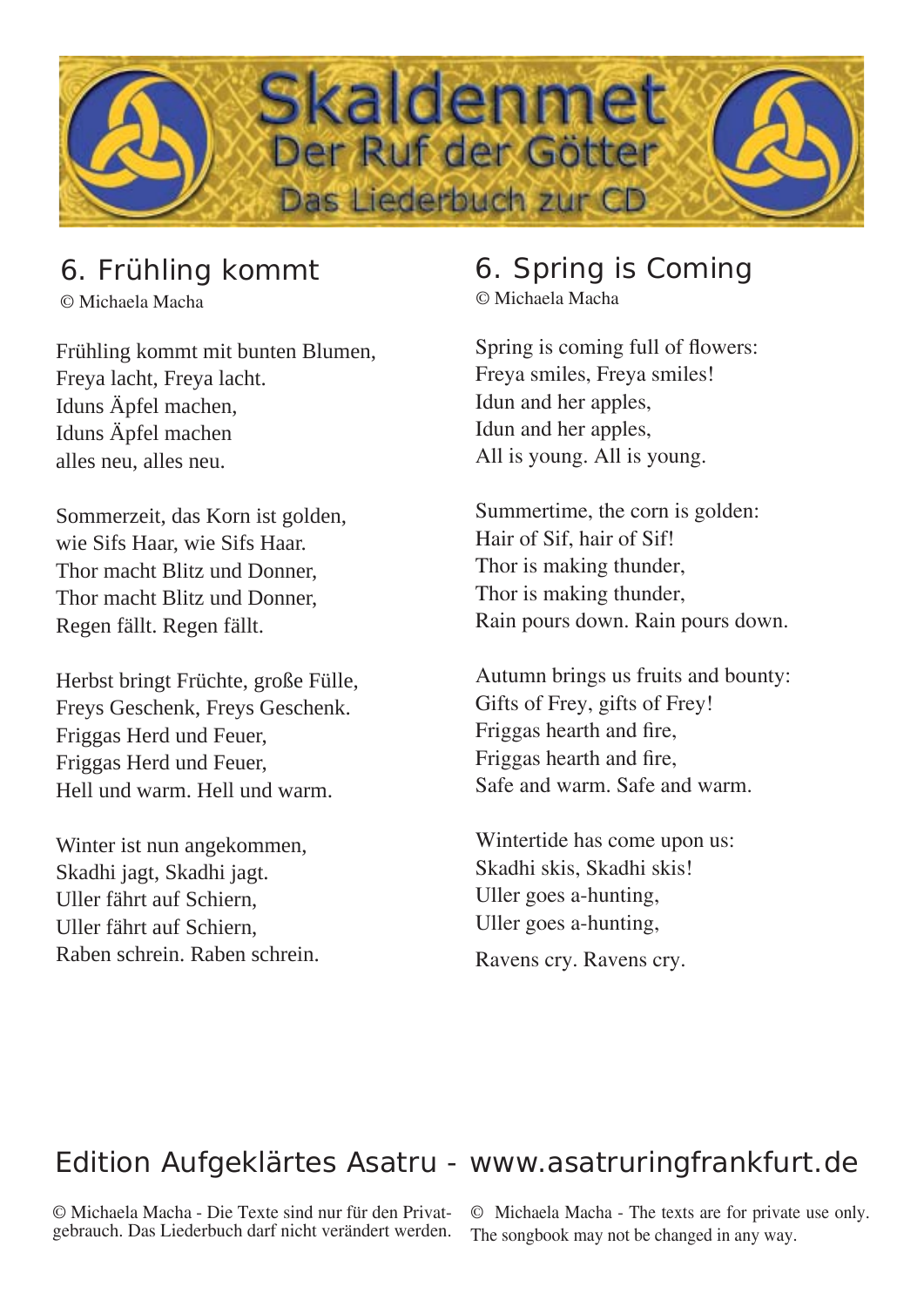

## 7. Kinder der Götter

© Michael Schütz

Wir vertrauen den Asen, wir sind Asatru... Die Götter haben uns alle reich beschenkt... In uns vereinen sich alle ihre Gaben... die sie Ask und Embla gegeben haben...

Thor gibt uns Stärke, das Leben zu bestehn...  *Wir sind die Kinder der Götter!* Frigga lehrt uns schweigen, wenn die Zeit dafür ist..  *Wir sind die Kinder der Götter!* Freya gibt uns Lust und Leidenschaft...  *Wir sind die Kinder der Götter!* Frey lehrt uns, friedlich und standhaft zu sein...  *Wir sind die Kinder der Götter!*

Njörd schenkt uns Wohlstand und sicher Fahrt...  *Wir sind die Kinder der Götter!* So aufrecht wie Tyr sind wir nicht alle Tage...  *Wir sind die Kinder der Götter!* Odin führt an Grenzen und drüber hinaus...  *Wir sind die Kinder der Götter!* Idunna lehrt uns, anzufangen immer aufs neue...  *Wir sind die Kinder der Götter!*

Ask und Embla waren das erste Paar...  *Wir sind die Kinder der Götter!* Unsere Brüder sind Magni und Modi...  *Wir sind die Kinder der Götter!* Unsere Väter sind Thor, Odin, Frey...  *Wir sind die Kinder der Götter!* Unsere Mütter sind Freya, Frigga, Sif...  *Wir sind die Kinder der Götter!*

## 7. Children of Aesir and Vanir

© Michael Schütz

We trust in the Aesir, we are Asatru... We all were given the gifts of the Gods... Within we are uniting all talents... Which they first gave to Ask and to Embla...

Thor gives us strength to master our lives...  *Children of Aesir and Vanir!* Frigga teaches silence, when silence is called for...  *Children of Aesir and Vanir!* Freya gives wildness and sensuous passion...  *Children of Aesir and Vanir!* Frey teaches us to be frithful and upright...  *Children of Aesir and Vanir!*

Njord bestows on us enjoyment and bounty...  *Children of Aesir and Vanir!* Tyr´s sense of justice we don´t have every day...  *Children of Aesir and Vanir!* Odin shows us boundaries, and how to pass them...  *Children of Aesir and Vanir!* Idun teaches us how to stay young at heart...  *Children of Aesir and Vanir!*

Ask and Embla were the first ever pair...  *Children of Aesir and Vanir!* Our brothers are Magni and Modi...  *Children of Aesir and Vanir!* Our fathers are Thor, Odin, Frey...  *Children of Aesir and Vanir!* Our mothers are Freya, Frigga, Sif...  *Children of Aesir and Vanir!*

## Edition Aufgeklärtes Asatru - www.asatruringfrankfurt.de

© Michaela Macha - Die Texte sind nur für den Privatgebrauch. Das Liederbuch darf nicht verändert werden.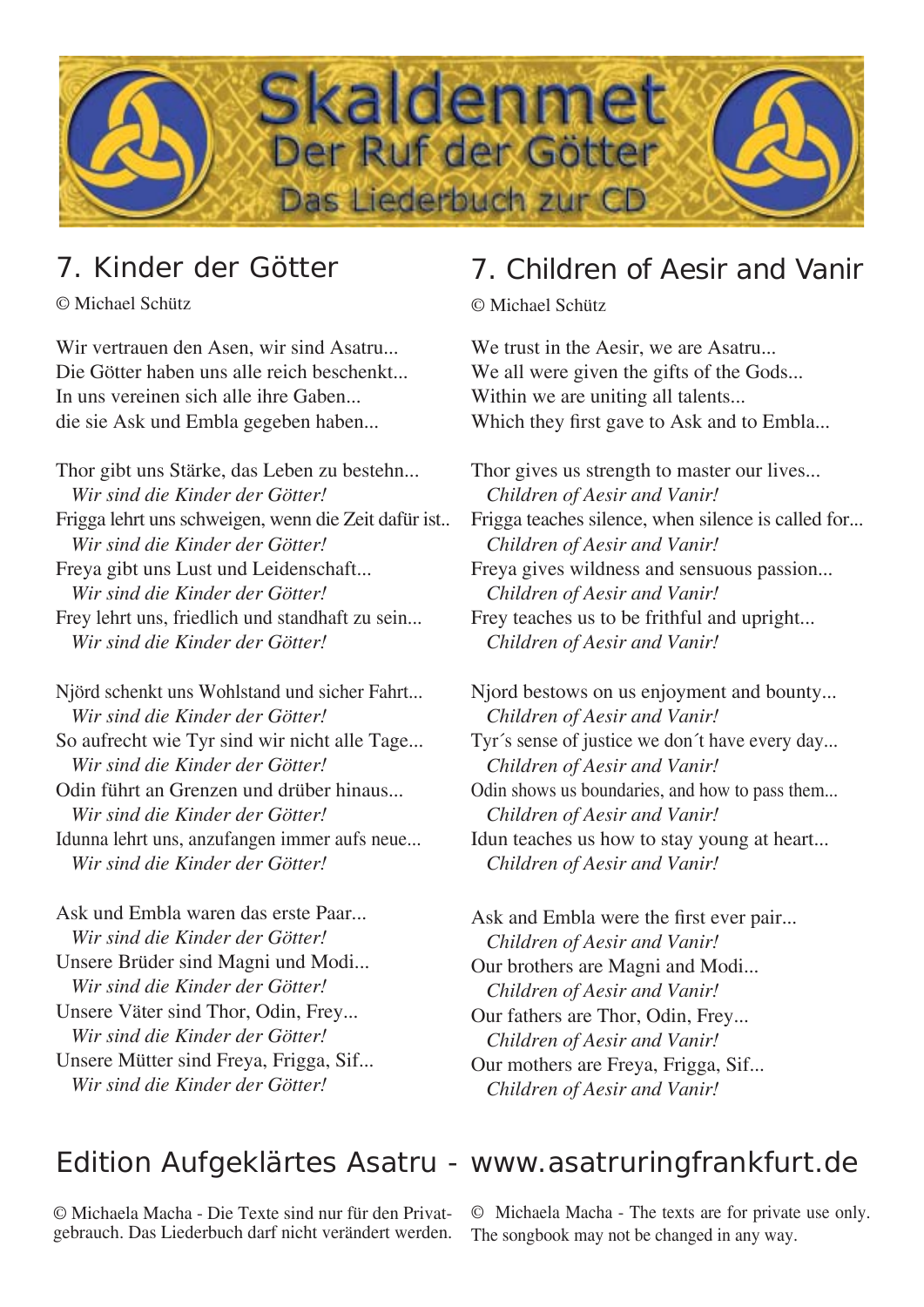

## 7. Kinder der Götter (Forts.)

© Michael Schütz

Wir leben mit den Göttern, gemeinsam alle Tage...  *Wir sind die Kinder der Götter!* Wir leben für die Götter, geben Gabe für Gabe...  *Wir sind die Kinder der Götter!* Wir leben durch die Götter, sie geben uns Kraft...  *Wir sind die Kinder der Götter!* Mit den Göttern, für die Götter, durch die Götter...  *Wir sind die Kinder der Götter!* Die Asen und Vanen sind überall zu Haus...  *Wir sind die Kinder der Götter!* Midgard ist die ganze weite Welt...

 *Wir sind die Kinder der Götter!* Wir tragen die Götter in unserem Herzen...  *Wir sind die Kinder der Götter!* Alle sind wir miteinander verbunden...  *Wir sind die Kinder der Götter!*

Wir sind die Kinder, Wir sind die Kinder, Wir sind die Kinder, Wir sind die Kinder der Götter!

## 7. The Call of the Gods (cont.)

© Michael Schütz

We live with the Aesir, together forever...  *Children of Aesir and Vanir!* We live for the Gods, giving gift for a gift...  *Children of Aesir and Vanir!* We live through the Gods, they are giving us... *Children of Aesir and Vanir!* With the Aesir, for the Aesir, through the Aesir...  *Children of Aesir and Vanir!* The Aesir and Vanir are at home everywhere...  *Children of Aesir and Vanir!* Midgard is the whole wide world...

 *Children of Aesir and Vanir!* We carry the Gods within our hearts...  *Children of Aesir and Vanir!* We are all united together...  *Children of Aesir and Vanir!*

We are the children, We are the children, We are the children, Children of Aesir and Vanir!

## Edition Aufgeklärtes Asatru - www.asatruringfrankfurt.de

© Michael Schütz - Die Texte sind nur für den Privatgebrauch. Das Liederbuch darf nicht verändert werden.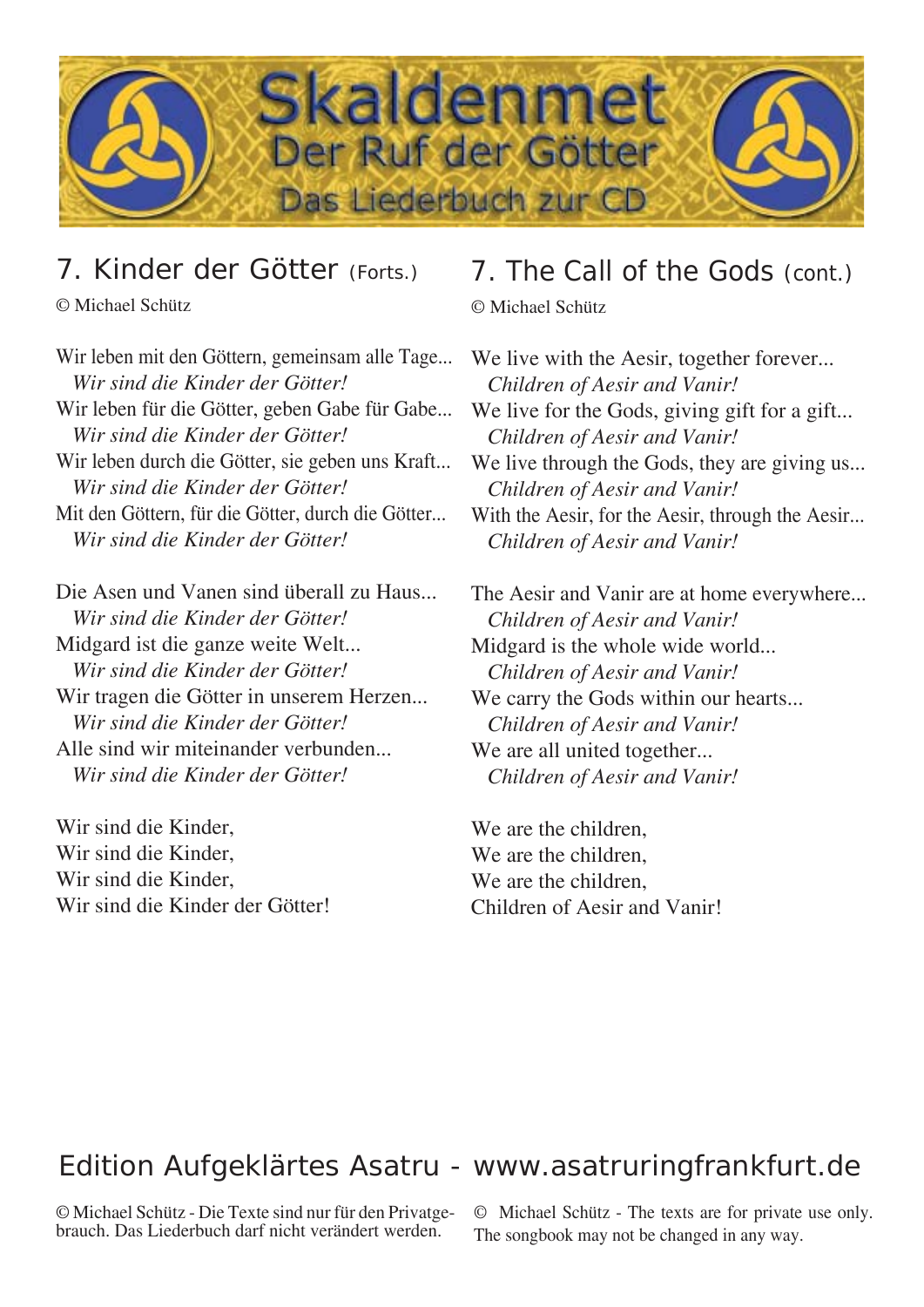

## 8. Treibholz sind wir

© Michaela Macha

Lange Zeit hat uns das Wasser getragen, bis uns die Wellen ans Ufer geschlagen. Sinnenlos auf dem Sande herum da lagen wir lange so, lahm, blind und stumm.

Wir hatten nicht Augen, die Sonne zu sehen, hatten nicht Geist, um die Welt zu verstehen, hatten nicht Atem, ein Wort nur zu sagen, hatten kein Wyrd, kein Schicksal zu tragen.

*Totes Holz aus Yggdrasils Ästen, driftet dahin von Osten nach Westen, morgen woanders, heute noch hier: mmm - Treibholz sind wir.*

Bis da drei mächtige Götter uns sahen, drei hohe Rater uns Baumstämmen nahen, die blieben stehn an dem einsamen Strand und nahmen das tote Holz in die Hand.

Die borkige Hülle sie haben durchschaut und ahnten darunter, was ihnen vertraut: Wildheit und Weisheit noch unerweckt schlummern, Narrheit und Wagemut, Liebe und Kummer.

*Totes Holz aus Yggdrasils Ästen, driftet dahin von Osten nach Westen, morgen woanders, heute noch hier: mmm - Treibholz sind wir*

Da schuf und da formte an uns jeder Ase, Odin gab Atem und Hönir Ekstase, Lodur gab Leben und erstes Geschick, und fröhliche Farbe, gefälligen Blick.

## 8. Driftwood We Are

© Michaela Macha

Adrift on the ocean for ages and more, The waves finally washed us ashore; Senselessly lying around on the beach, We were limbless and lame, without hearing or speech.

We could not see the sun, we were blind; To grasp the world we had no mind, We had no breath to utter one word, And we had no fate to bear, and no wyrd.

*Dead wood from Yggdrasil´s branches, Drifting along on a sea of chances, Here today, and tomorrow far, Mmm – driftwood we are.*

Until three mighty Gods came along, Three Aesir found us tree trunks strong; And they stopped walking the lonely sands And took the dead wood into their hands.

They looked at us, and their gaze went deep: Beneath the rough bark they saw waiting asleep Wildness and wisdom, mischief and gladness, Courage and foolishness, love and sadness.

*Dead wood from Yggdrasil´s branches Drifting along on a sea of chances, Here today, and tomorrow far, Mmm – driftwood we are.*

So each of the Aesir did shape and create, As Odin gave ectasy, Hoenir gave fate; Lodur gave life and first breath to breathe, And comely colors, appearance to please.

## Edition Aufgeklärtes Asatru - www.asatruringfrankfurt.de

© Michaela Macha - Die Texte sind nur für den Privatgebrauch. Das Liederbuch darf nicht verändert werden.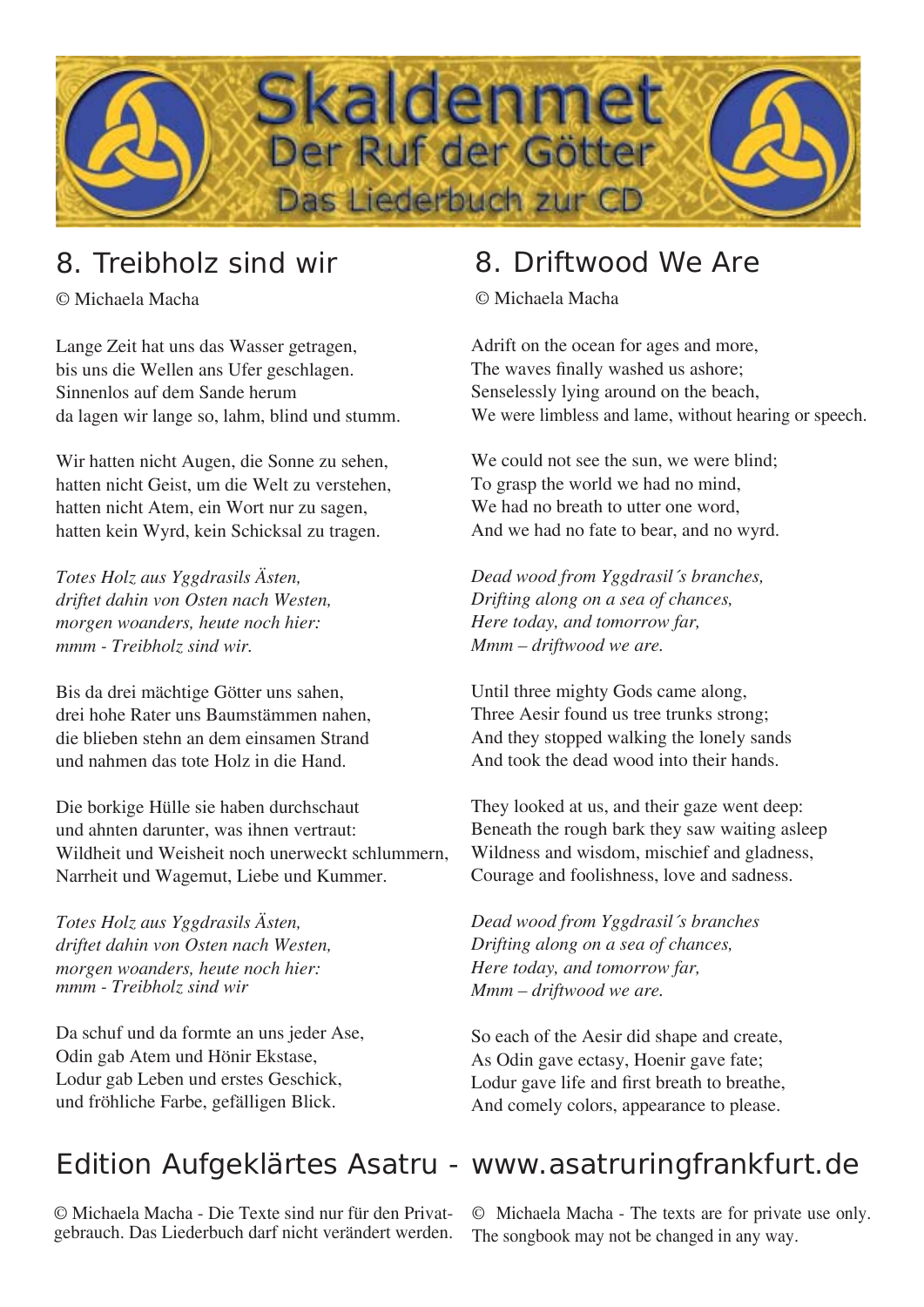

## 8. Treibholz sind wir (Forts.)

© Michaela Macha

Aus hartem Holz haben sie uns geschnitzt, das Wod erweckt, uns mit Runen geritzt, schenkten uns Esche und Ulme als Namen, riefen uns wach - und zu Sinnen wir kamen.

*Lebendes Holz aus Yggdrasils Ästen, driftet dahin von Osten nach Westen, morgen woanders, heute noch hier: mmm - Treibholz sind wir.*

Wir warn Ask und Embla, das erste Paar, die Wunder der Welt, wir nahmen sie wahr, hörten zum ersten Mal Vogelgesang, und ein Echo von Feuer und Eis in uns klang.

Wir wanderten frei durch das weite Land, den herrlichen Garten, Midgard genannt. Und die uns schufen, die können wir spürn, wohin auch immer die Wege uns führn.

*Lebendes Holz aus Yggdrasils Ästen, driftet dahin von Osten nach Westen, morgen woanders, heute noch hier: mmm - Treibholz sind wir.*

Die Welt durchwandern wir, unruhig, getrieben, die Zukunft in Sand und in Wasser geschrieben, frei wie die Vögel, Blätter im Wind, wir treiben dahin und dahin und dahin....

*Lebendes Holz aus Yggdrasils Ästen, wir driften dahin von Osten nach Westen, morgen woanders, heute noch hier: mmm - Treibholz sind wir.*

*Lebendes Holz aus Yggdrasils Ästen, wir driften dahin von Osten nach Westen, morgen woanders, heute noch hier: mmm - Treibholz sind wir.*

*morgen woanders, heute noch hier: mmm - Treibholz sind wir. mmm - Treibholz sind wir. mmm - Treibholz sind wir.*

### Called us awake - and we started to live. *Living wood from Yggdrasil´s branches,*

© Michaela Macha

*Drifting along on a sea of chances, Here today, and tomorrow far, Mmm – driftwood we are.*

Driftwood We Are (cont.)

With powerful runes and with glorious staves. Ash tree and Elm tree as names they did give us,

They carved and they made us from hard wood, engraved

We were Ask and Embla, the first ever pair; We wondered and marveled at Midgard the Fair; For the first time we were listening to birds, And an echo of fire and ice we heard.

We wandered freely far and wide In the garden of Midgard with Gods by our side, For wherever our ways would lead us, We always could feel the Powers who made us.

*Living wood from Yggdrasil´s branches, Drifting along on a sea of chances, Here today, and tomorrow far, Mmm – driftwood we are.*

Restlessly, driven, we wander the lands, Our futures written in water and sand, Free as the birds and as leaves shifting, We're drifting along, and drifting and drifting...

*Living wood from Yggdrasil´s branches, We´re drifting along on a sea of chances, Here today, and tomorrow far, Mmm – driftwood we are.*

*Living wood from Yggdrasil´s branches, We´re drifting along on a sea of chances, Here today, and tomorrow far, Mmm – driftwood we are.*

*Here today, and tomorrow far, Mmm – driftwood we are. Mmm – driftwood we are. Mmm – driftwood we are.*

## Edition Aufgeklärtes Asatru - www.asatruringfrankfurt.de

© Michaela Macha - Die Texte sind nur für den Privatgebrauch. Das Liederbuch darf nicht verändert werden.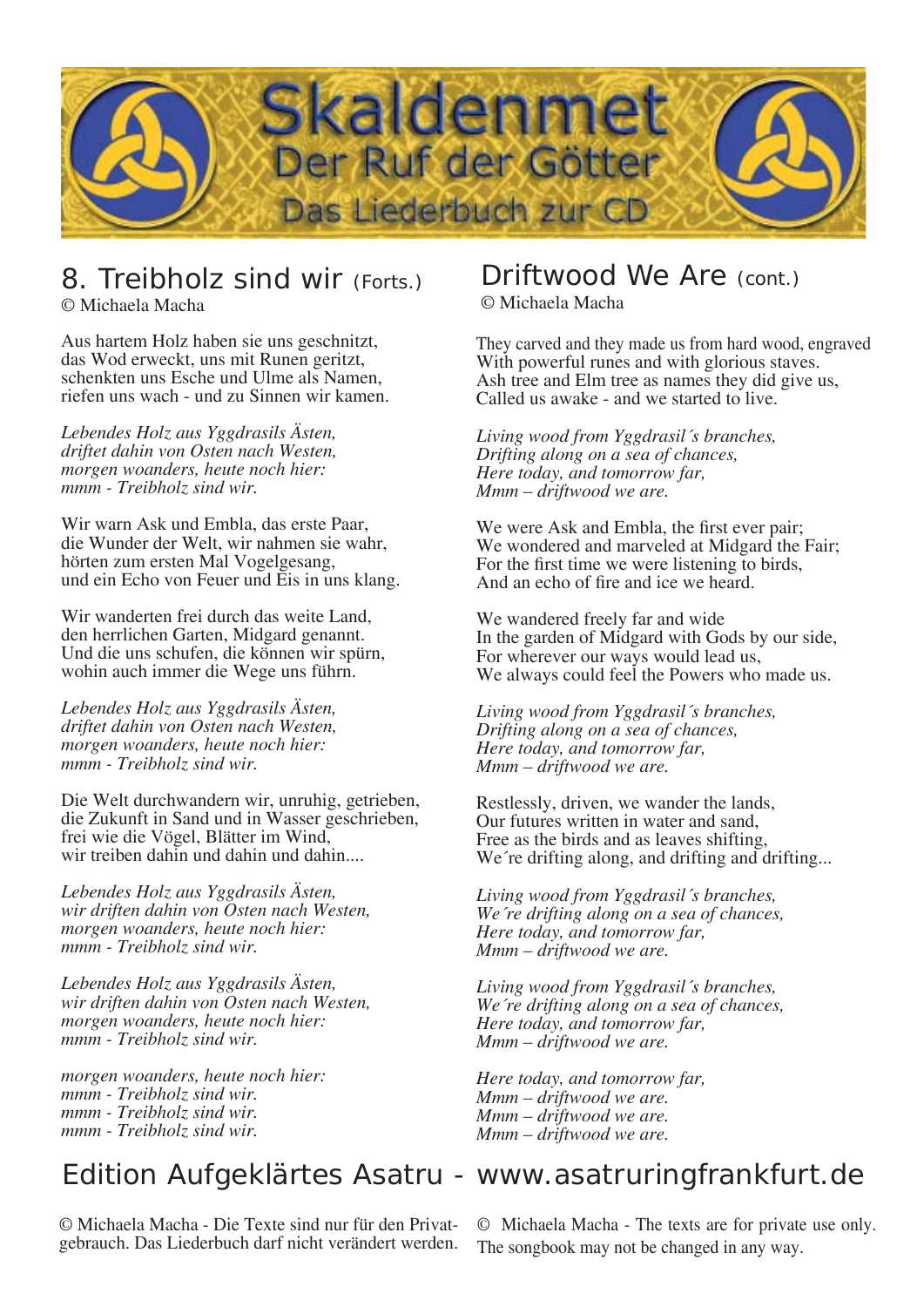

## 9. Ich ging einst wie im Traume © Michaela Macha

Ich ging einst wie im Traume durch ein dämmrig Land, bis ich kam zum Baume, wo die Norne stand.

", Wo ist", frug ich, "mein Leben? Ist es nicht länger mein?" - "Den Göttern ist's gegeben; schau in den Quell hinein."

Dort schwamm mein kleiner Faden, kaum daß ich ihn fand neben Odins andrem Auge und Tyrs verlorener Hand.

## 9. Once I Walked a Dreamland © Michaela Macha

Once I walked a dreamland, Twilight shadowed me, Till the I saw the Norn stand Underneath the Tree.

I asked, "Where has my life fled, Where has gone its force?" - "It´s given to the Gods," she said, "Come look into the Source."

So small I hardly found it, Swam my little strand, Next to Odin´s other eyesight And next to Tyr´s lost hand.

## Edition Aufgeklärtes Asatru - www.asatruringfrankfurt.de

© Michaela Macha - Die Texte sind nur für den Privatgebrauch. Das Liederbuch darf nicht verändert werden.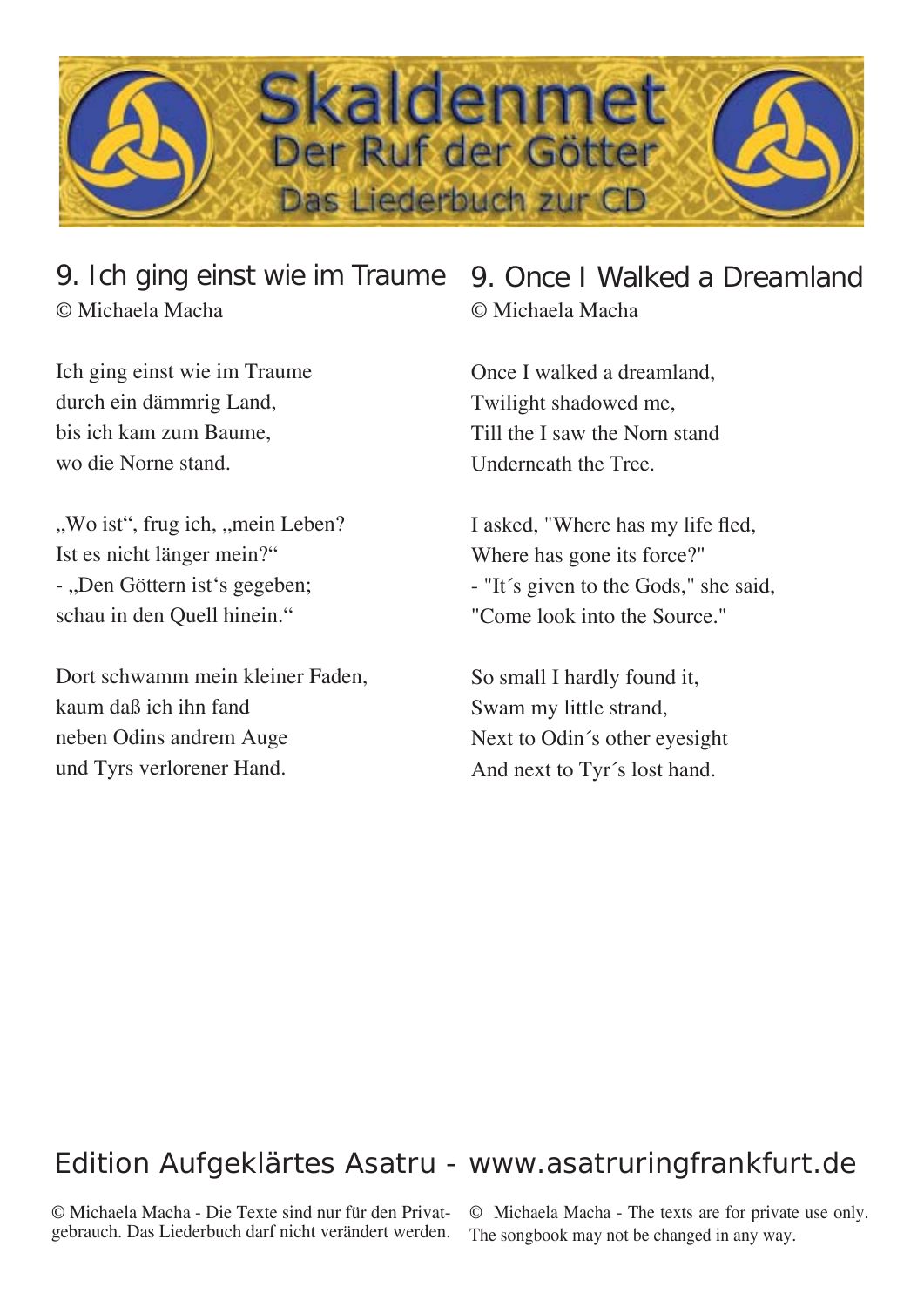

## 10. Ich bin Hel die Dunkle © Michaela Macha

Ich bin Hel die Dunkle, und ich bekomm euch alle. Ihr Jungen und ihr Alten, ihr kommt in meine Halle. Wen ich habe, den behalt ich, und von mir kehrt keiner wieder, und sängen alle Welten Klagelieder.

Ich bin Hel die Helle, und ihr seid meine Gäste. Mit allen euren Ahnen ich lade euch zum Feste. Mit Baldur könnt ihr sitzen auf der Bank aus rotem Golde, ihr seid willkommen - ich bin Hel die Holde.

Wir grüßen Dich, o Herrin der Halle für die Ewigkeit, mit Freunden und Familie Du schenkst uns neu Gemeinsamkeit, und alle die, die vor uns gingen, finden wir dann wieder; und hier wie dort erklingen unsre Lieder.

10. I am Hel the Dark One © Michaela Macha

I am Hel the Dark One, and I will get you all. Every man and woman must come into my hall, The young ones and the old ones, and I will not let you go, Even if all the worlds should weep for you.

I am Hel the Beautiful, be greeted and come in. Enjoy my hospitality together with your kin. Your ancestors are sitting next to Balder in the light, I bid you welcome - I am Hel the Bright.

We greet you, our lady and mistress of eternity, With our friends and family we keep forever company, Your hall shall now unite us with the ones who went before: And we shall sing till sorrow is no more.

## Edition Aufgeklärtes Asatru - www.asatruringfrankfurt.de

© Michaela Macha - Die Texte sind nur für den Privatgebrauch. Das Liederbuch darf nicht verändert werden.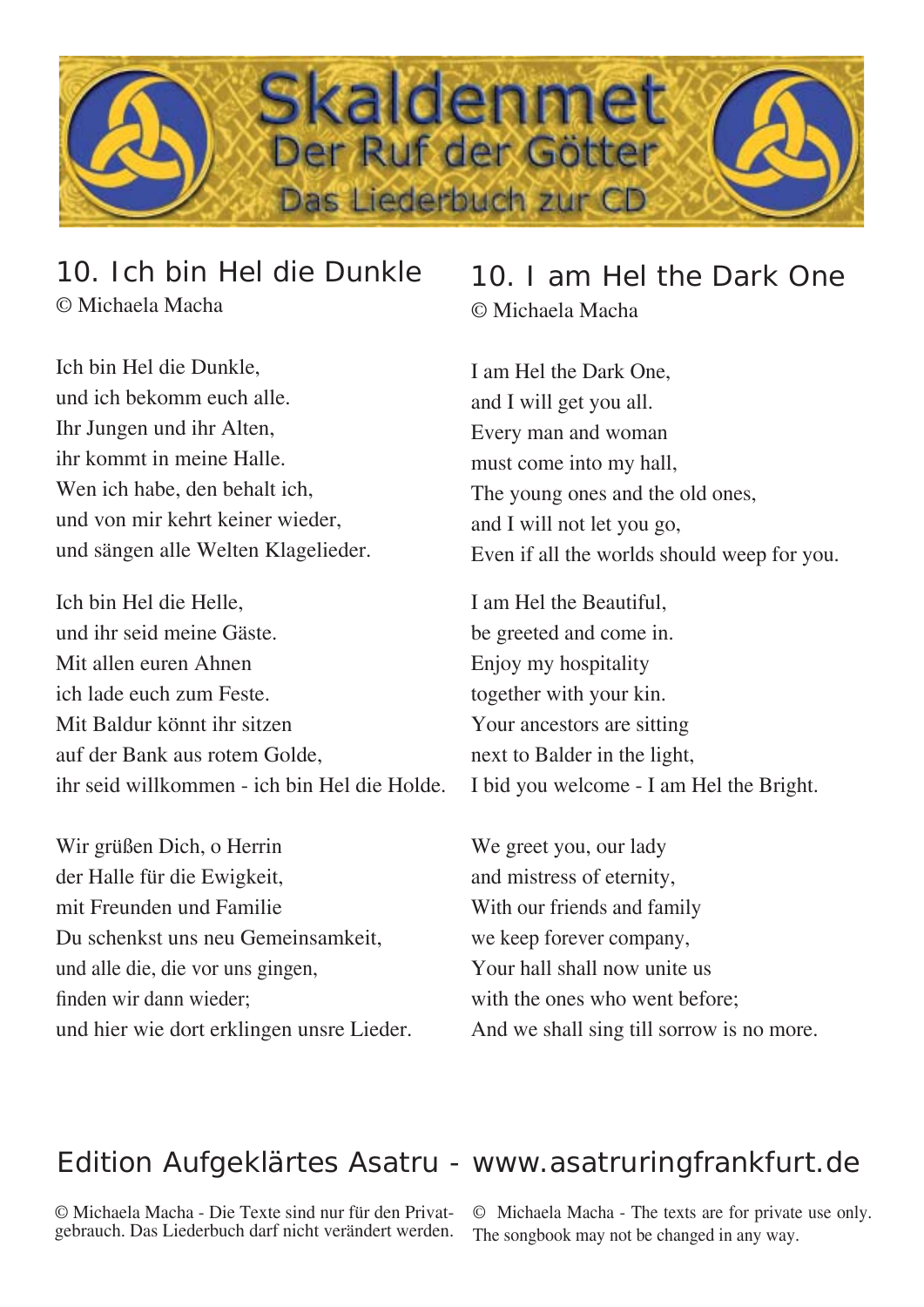

## 11. Regengesang

© Michaela Macha

#### Refrain:

*Heil, Thor, Hammer-Schwinger, Herr über Westwind, Regenbringer! Heil, Thor, Donner-Meister, Herr des Blitzes, Herr des Sturms!*

Bring den Wind voll Wassermassen... Herr über Westwind, Regenbringer! Ruf den Regen, laß ihn prasseln... Herr des Blitzes, Herr des Sturms!

*Heil, Thor, Hammer-Schwinger, Herr über Westwind, Regenbringer! Heil, Thor, Donner-Meister, Herr des Blitzes, Herr des Sturms!*

Hol der Wolkenschafe Herde... Herr über Westwind, Regenbringer! Schick den Blitz herab zur Erde... Herr des Blitzes, Herr des Sturms!

*Heil, Thor, Hammer-Schwinger, Herr über Westwind, Regenbringer! Heil, Thor, Donner-Meister, Herr des Blitzes, Herr des Sturms!*

Laß von Mjöllnir Blitze schnellen... Herr über Westwind, Regenbringer! Schlag den Schaum auf wilden Wellen... Herr des Blitzes, Herr des Sturms!

*Heil, Thor, Hammer-Schwinger, Herr über Westwind, Regenbringer! Heil, Thor, Donner-Meister, Herr des Blitzes, Herr des Sturms!*

## Edition Aufgeklärtes Asatru - www.asatruringfrankfurt.de

© Michaela Macha - Die Texte sind nur für den Privatgebrauch. Das Liederbuch darf nicht verändert werden.

### 11. Rain Chant (Lord of Thunders) © Leslie Fish & Random Factors

Chorus: *Hail Thor, Lord of Thunders, Master of the winds of the western world! Hail Thor, hammer-wielder, Lord of lightning, lord of storms!*

Bring the wind that bears the waters, Master of the winds of the western world. Call the cloud and all it utters, Lord of lightning, lord of storms.

*Hail Thor, Lord of Thunders, Master of the winds of the western world! Hail Thor, hammer-wielder, Lord of lightning, lord of storms!*

Fetch the flock of cloud-sheep grazing... Master of the winds of the western world. Lift the lash of lightning blazing... Lord of lightning, lord of storms.

*Hail Thor, Lord of Thunders, Master of the winds of the western world! Hail Thor, hammer-wielder, Lord of lightning, lord of storms!*

In your arms the waters gather... Master of the winds of the western world. Whip the waves to rage and lather... Lord of lightning, lord of storms.

*Hail Thor, Lord of Thunders, Master of the winds of the western world! Hail Thor, hammer-wielder, Lord of lightning, lord of storms!*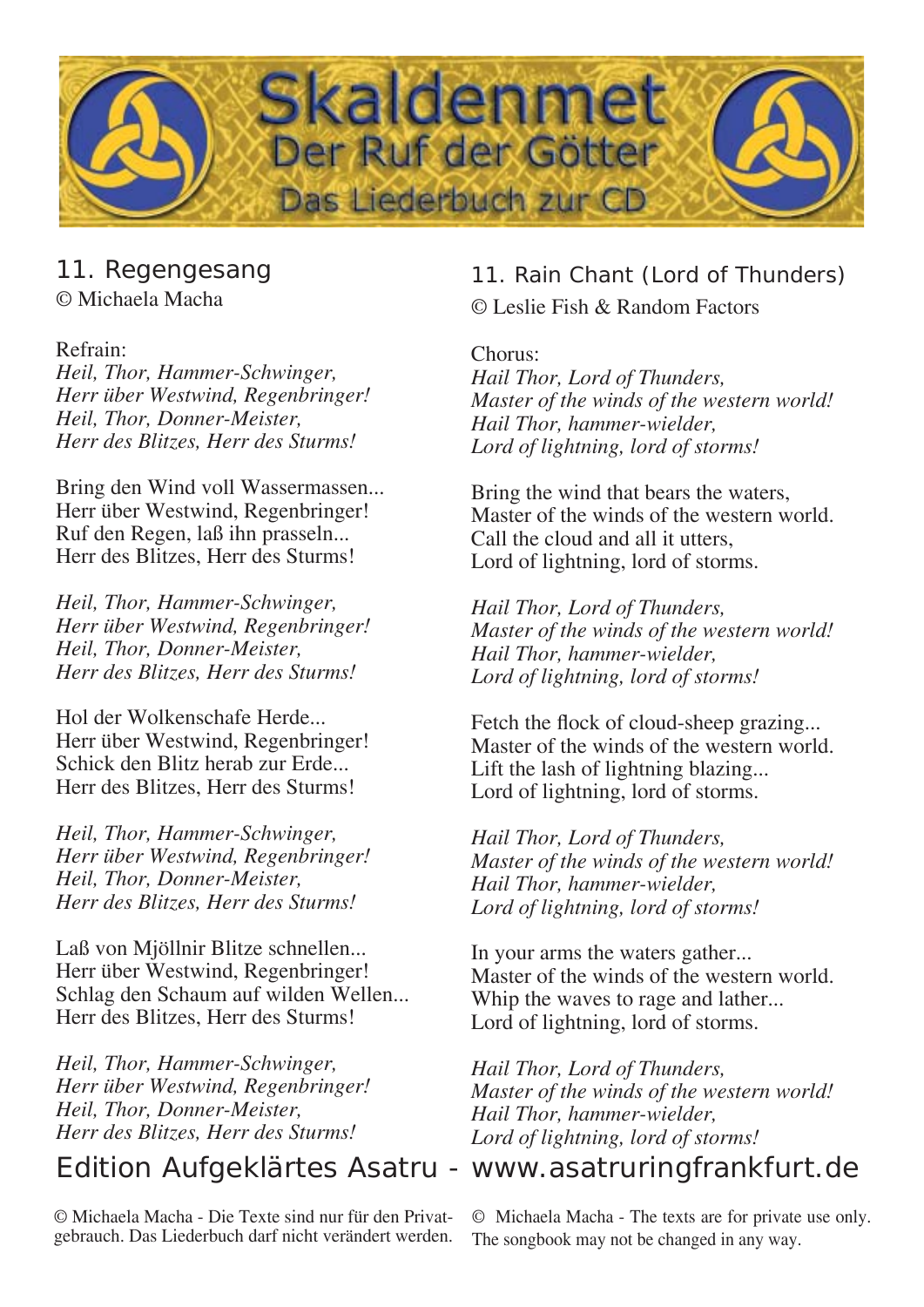

Regengesang (Fortsetzung) © Michaela Macha

Laß die Himmelstropfen fließen... Herr über Westwind, Regenbringer! und auf trockne Erde gießen... Herr des Blitzes, Herr des Sturms!

*Heil, Thor, Hammer-Schwinger, Herr über Westwind, Regenbringer! Heil, Thor, Donner-Meister, Herr des Blitzes, Herr des Sturms!*

Laß die Himmelstropfen fließen... Herr über Westwind, Regenbringer! und auf trockne Erde gießen... Herr des Blitzes, Herr des Sturms!

*Heil, Thor, Hammer-Schwinger, Herr über Westwind, Regenbringer! Heil, Thor, Donner-Meister, Herr des Blitzes, Herr des Sturms!*

Feiere mit uns, laß uns singen... Herr über Westwind, Regenbringer! Laß dein Donnerlachen klingen... Herr des Blitzes, Herr des Sturms!

*Heil, Thor, Hammer-Schwinger, Herr über Westwind, Regenbringer! Heil, Thor, Donner-Meister, Herr des Blitzes, Herr des Sturms!*

*Heil, Thor, Hammer-Schwinger, Herr über Westwind, Regenbringer! Heil, Thor, Donner-Meister, Herr des Blitzes, Herr des Sturms!*

© Michaela Macha - Die Texte sind nur für den Privatgebrauch. Das Liederbuch darf nicht verändert werden. © Michaela Macha - The texts are for private use only. The songbook may not be changed in any way.

Rain Chant (Lord of Thunders)(cont.) © Leslie Fish & Random Factors

Draw the drops of the sky together... Master of the winds of the western world Break the back of burning weather... Lord of lightning, lord of storms.

*Hail Thor, Lord of Thunders, Master of the winds of the western world! Hail Thor, hammer-wielder, Lord of lightning, lord of storms!*

Join our joy of feast and singing... Master of the winds of the western world. Set the sky with laughter ringing... Lord of lightning, lord of storms.

*Hail Thor, Lord of Thunders, Master of the winds of the western world! Hail Thor, hammer-wielder, Lord of lightning, lord of storms!*

Hail Thor, Lord of Thunders, Master of the winds of the western world! Hail Thor, hammer-wielder, Lord of lightning, lord of storms!

*Hail Thor, Lord of Thunders, Master of the winds of the western world! Hail Thor, hammer-wielder, Lord of lightning, lord of storms!*

*Hail Thor, Lord of Thunders, Master of the winds of the western world! Hail Thor, hammer-wielder, Lord of lightning, lord of storms!*

© Leslie Fish & Random Factors

All rights reserved.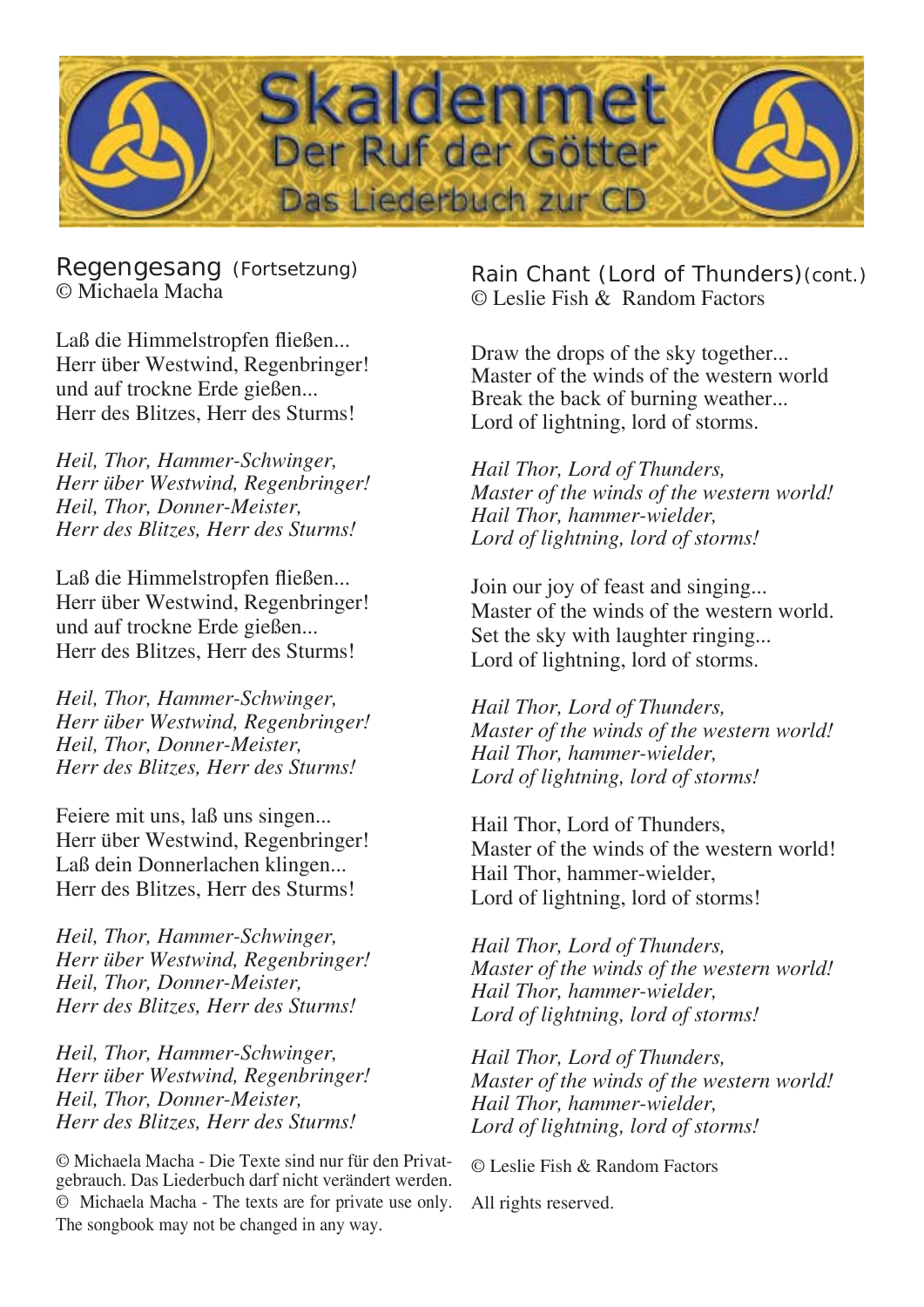

### 12. Wir sind der Asatru-Ring © Michaela Macha

Wir sind der Asatru-Ring aus Frankfurt am Main, ja Mensch, das ist ein Ding, wir sind nicht länger allein!

Wir ehren Odin und Thor, und Freya und Frey, die andern Asen und Vanen sind auch mit dabei.

*Asatru bin ich und er und sie und wenn Du willst, dann bist Du Asatru!* 

*Asatru sind wir und ihr und sie und wer weiß, vielleicht bist Du Asatru!*

Unsre Gemeinschaft in Midgard geht rund um die Welt, weil wir uns gut verstehn, und uns das gefällt.

Wir wohnen weit auseinander und stehn uns doch nah. Wir tun, was wir können, und sind für euch da.

*Asatru sind hier und dort und überall fi ndest du Asatru!*

*Asatru sind heut und morgen, übernächstes Jahr und immerzu Asatru!*

#### 12. We are the Asatru Ring © Michaela Macha

We are the Asatru Ring of Frankfurt am Main. Hey isn´t that a cool thing? We're meeting heathens offline.

We honor Odin and Thor, and Frey and Freya too, the other Aesir and Vanir are part of the crew.

*Asatru is me and he and she and if you like, then you too are Asatru!*

*Asatru are we and you and they a and who knows, perhaps are you Asatru?*

We´re a circle of friends both near and far away. We understand each other, and like it that way.

We're living far apart, and yet we are near. We do for you what we can. and always are here.

*Asatru are here and there and everywhere you can find true Asatru!*

*Asatru will be today, tomorrow and the next year too, Asatru!*

## Edition Aufgeklärtes Asatru - www.asatruringfrankfurt.de

© Michaela Macha - Die Texte sind nur für den Privatgebrauch. Das Liederbuch darf nicht verändert werden.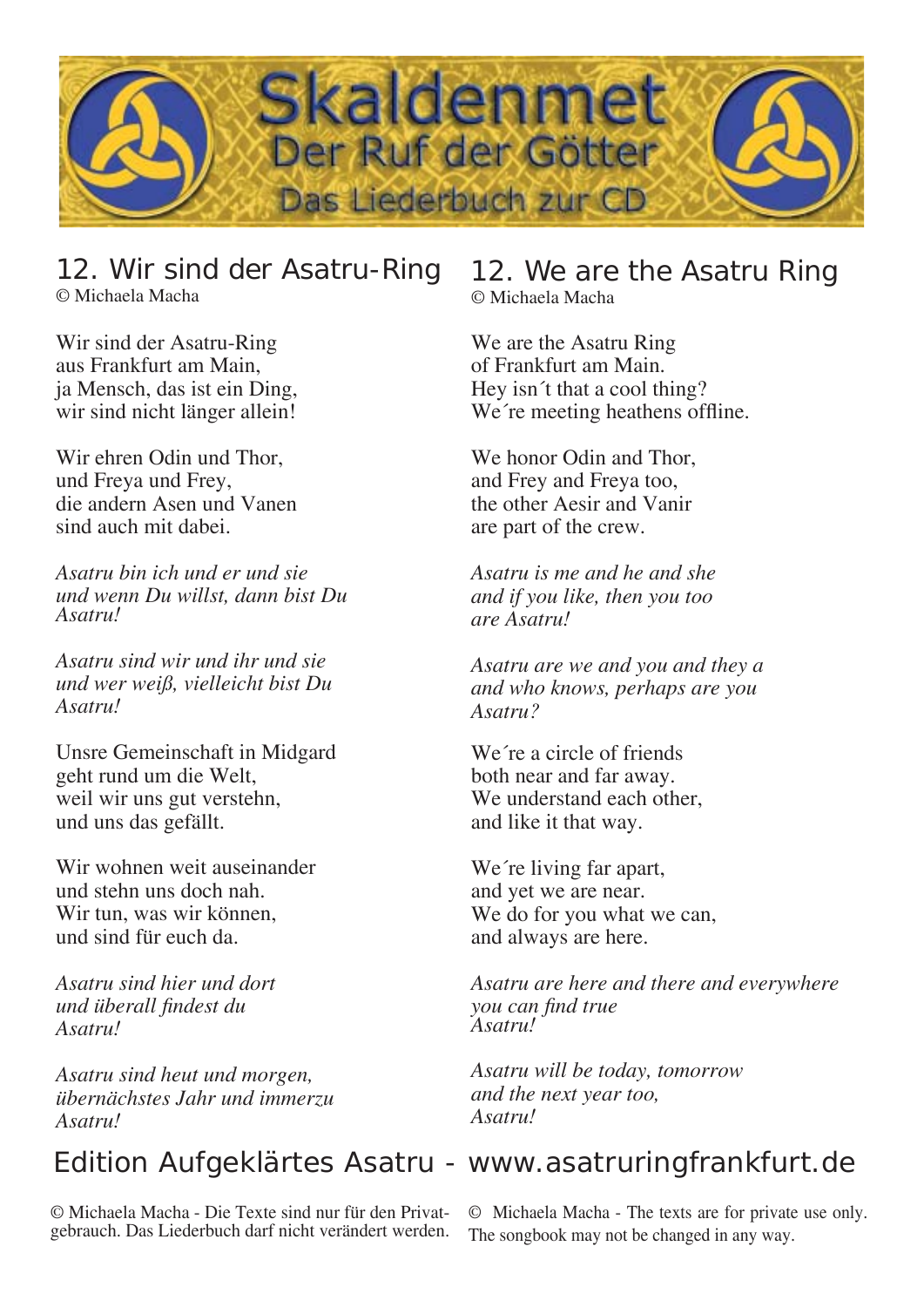

## 13. Die Großstadtheiden

© Michaela Macha

Die Großstadtheiden gehn zum Blot, Mutter Natur lacht sich kaputt. Echt authentisch sind wir nur mit Brille, Turnschuh, Armbanduhr.

*Hey-ho, ho hey ho, Großstadtheiden leben pur, Hey-ho, ho hey ho, direkt am Busen - der Natur.*

Wir fahrn zum Blotplatz, Abfahrt West, im Waldweg steckt das Auto fest. Wir gehn zu Fuß den Berg hinauf, dabei geht uns die Puste aus.

*Hey-ho, ho hey ho, Großstadtheiden leben pur, Hey-ho, ho hey ho, direkt am Busen - der Natur.*

Als erstes muß ein Feuer her, das Feuerzeug ist leider leer. Wir sammeln Zunder, und ganz stolz verirrn wir uns im Unterholz.

*Hey-ho, ho hey ho, Großstadtheiden leben pur, Hey-ho, ho hey ho, direkt am Busen - der Natur.*

## 13. The City Heathens go to Blot

© Michaela Macha

The City Heathens go to blot on a hill, Mother Nature is laughing still. We're real authentic, wearing true Sneakers, watches and glasses, too.

*Hey ho, ho hey ho, City Heathens face to face, Hey ho, ho hey ho, With Nature´s bosom and embrace.*

Exit Five to our place in the bush, The car gets stuck, and we shove and push. Schlepping our ritual gear Uphill, we soon gasp for air.

*Hey ho, ho hey ho, City Heathens face to face, Hey ho, ho hey ho, With Nature´s bosom and embrace.*

We need a fire for our holy place, But the zippo is out of gas. Going to gather tinderwood, We're getting lost in woods for good.

*Hey ho, ho hey ho, City Heathens face to face, Hey ho, ho hey ho, With Nature´s bosom and embrace.*

## Edition Aufgeklärtes Asatru - www.asatruringfrankfurt.de

© Michaela Macha - Die Texte sind nur für den Privatgebrauch. Das Liederbuch darf nicht verändert werden.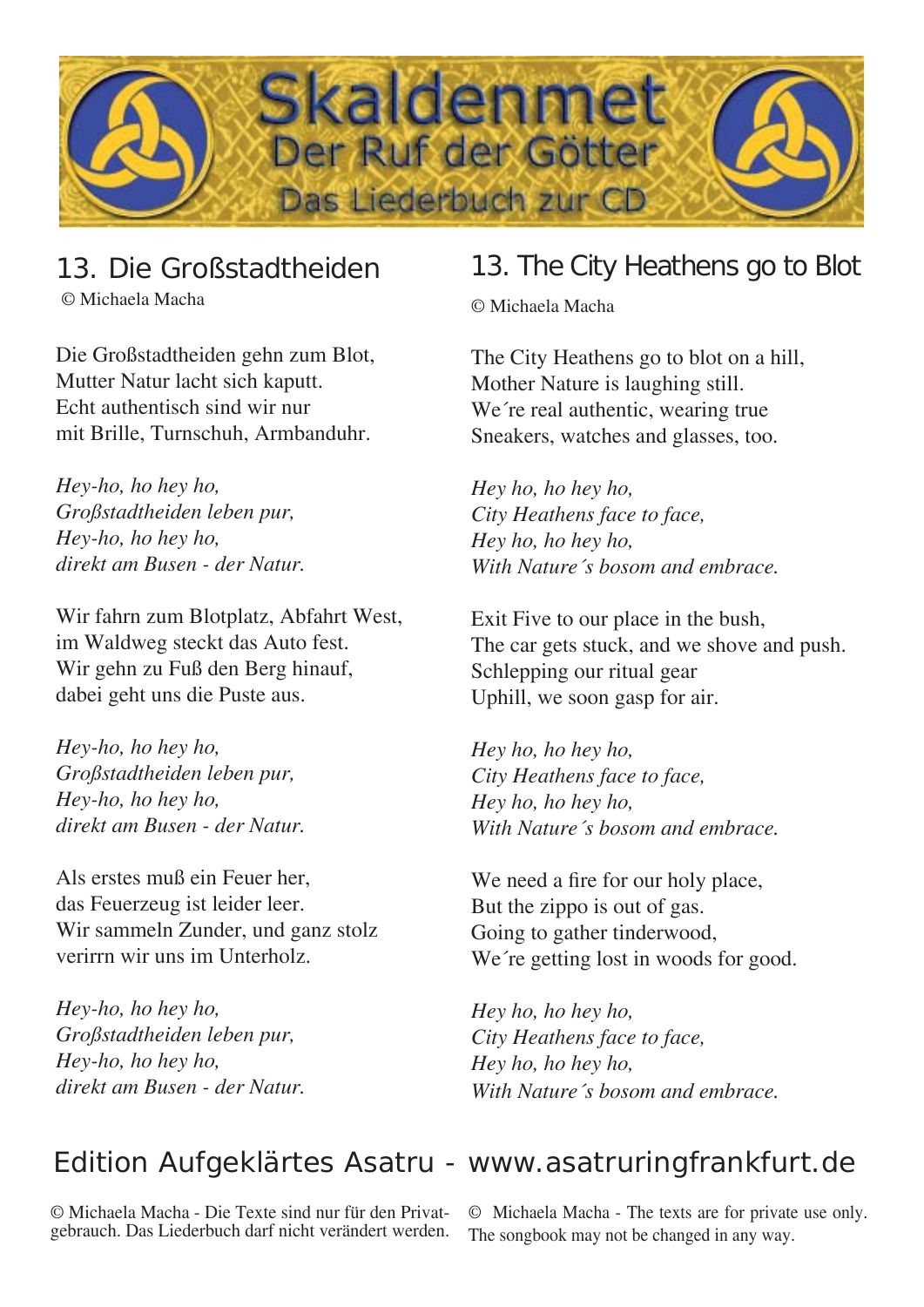

13. Die Großstadtheiden (Forts.) © Michaela Macha

Der Met kann nicht ins Horn hinein, der Korkenzieher liegt daheim. In der zweiten Runde schon klingelt laut ein Handyton.

*Hey-ho, ho hey ho, Großstadtheiden leben pur, Hey-ho, ho hey ho, direkt am Busen - der Natur.*

Jetzt rufen wir die Götter an und es fängt zu regnen an. Bis wir endlich fertig sind, frieren wir uns ab im Wind.

*Hey-ho, ho hey ho, Großstadtheiden leben pur, Hey-ho, ho hey ho, direkt am Busen - der Natur.*

Dann ein kleiner Picknickschmaus und wir fahren schnell nach Haus. Dankt den Göttern, denn das war das letzte Blot in diesem Jahr!

*Hey-ho, ho hey ho, Großstadtheiden leben pur, Hey-ho, ho hey ho, direkt am Busen der Natur.*

*Hey-ho, ho hey ho, Wir sind den Göttern auf der Spur, Hey-ho, ho hey ho, direkt am Busen der Natur.*

© Michaela Macha - Die Texte sind nur für den Privatgebrauch. Das Liederbuch darf nicht verändert werden.

## 13. The City Heathens go to Blot

© Michaela Macha (cont.)

We can't pour mead in our horn, The bottle-screw was left at home. In the second sumbel round, Listen to a cell phone sound.

*Hey ho, ho hey ho, City Heathens face to face, Hey ho, ho hey ho, With Nature´s bosom and embrace.*

We call the Gods of Asatru And the rain comes right on cue. Toasting, boasting in the breeze, Until our fingers freeze.

*Hey ho, ho hey ho, City Heathens face to face, Hey ho, ho hey ho, With Nature´s bosom and embrace.*

Now let´s have picnic, and at last Let´s drive homewards real fast. Thank you, Gods, for now and here Ends the last blot of this year!

*Hey ho, ho hey ho, City Heathens face to face, Hey ho, ho hey ho, With Nature´s bosom and embrace.*

*Hey ho, ho hey ho, We meet the Aesir face to face, Hey ho, ho hey ho, In Nature´s bosom and embrace.*

## Edition Aufgeklärtes Asatru - www.asatruringfrankfurt.de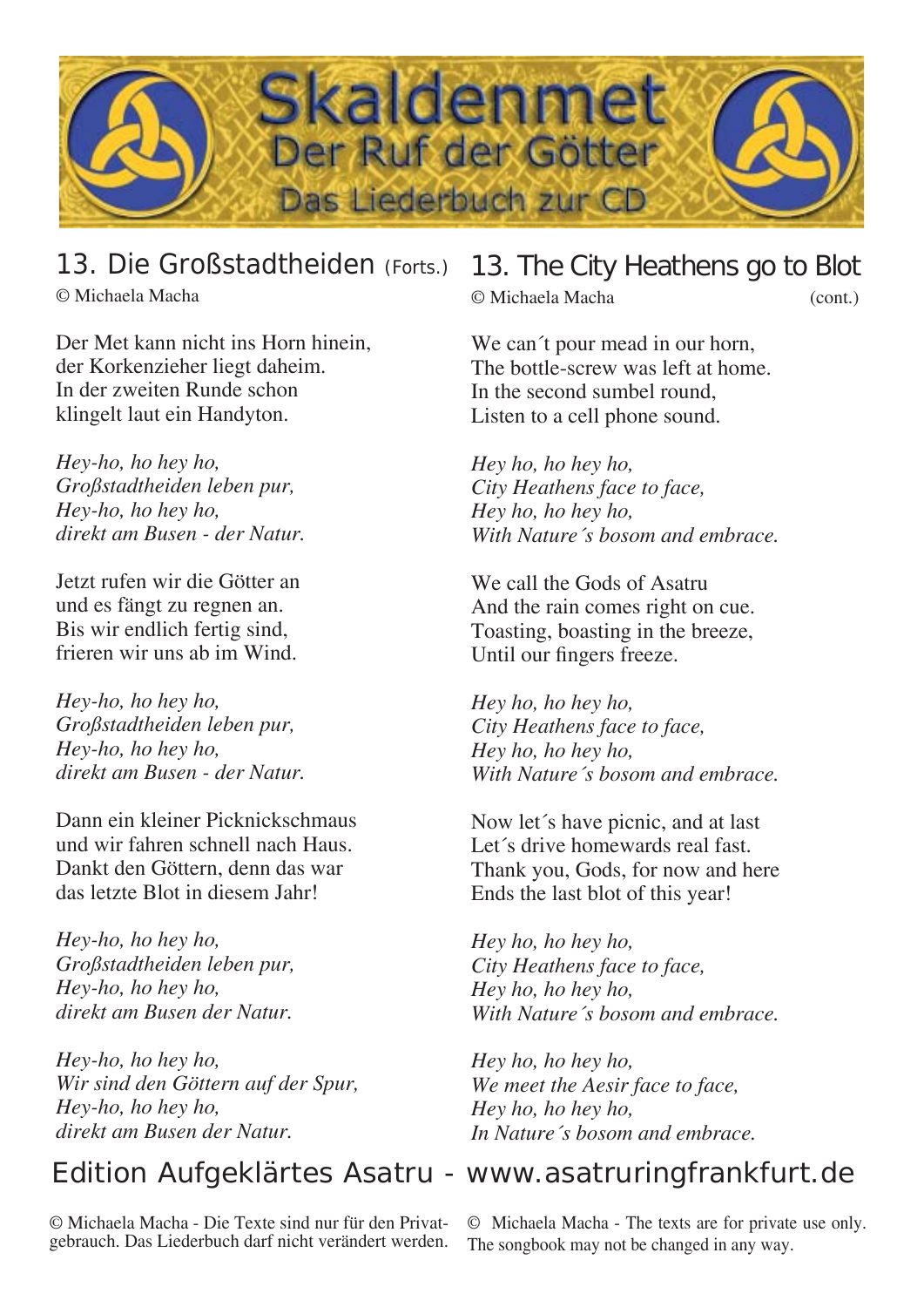

## 14. Neun tapfre Asatru

© Michaela Macha

Neun tapfre Asatru, die riefen Odins Macht, der Sturmwind hat sie fortgeweht, da waren´s nur noch acht.

Acht tapfre Asatru, die wollten was erleben; sie tranken selbstgebrauten Met, da waren´s nur noch sieben.

Sieben tapfre Asatru, als Wikinger ganz keck, im Schiffesheck, da war ein Leck, da waren´s nur noch sechs.

Sechs tapfre Asatru, die gingen in die Sümpf; der eine blieb im Opfermoor, da waren´s nur noch fünf.

Fünf tapfre Asatru, die opferten ein Tier; der Gode hat daneben g´haun, da waren´s nur noch vier.

Vier tapfre Asatru, die riefen Thor herbei; ein greller Blitz herniederfuhr, da waren´s nur noch drei.

Drei tapfre Asatru, die schimpften über Frey, dem Frey war das nicht einerlei, da waren´s nur noch zwei.

Zwei tapfre Asatru, die riefen Loki an; der eine hat sich totgelacht, da war´s nur noch ein Mann.

Ein tapfrer Asatru, der blieb nicht lang allein; er sucht sich andre Asatru und gründet ´nen Verein.

© Michaela Macha - Die Texte sind nur für den Privatgebrauch. Das Liederbuch darf nicht verändert werden.

## 14. Nine Daring Asatru

© Michaela Macha

Nine Daring Asatru were calling Odin´s migth; The stormwind blew them all away, And then there were just eight.

Eight Daring Asatru conjured the Volva´s ken, The Volva took one back to Hel, And then there were just se'en.

Seven Daring Asatru invited Loki´s tricks, One heathen laughed himself to death, And then there were just six.

Six Daring Asatru did blot a goat alive; The godhi struck and missed the blow, And then there were just five.

Five Daring Asatru were shouting loud for Thor; A lightning flash struck down at once, And then there were just four.

Four Daring Asatru were going for a spree; The sacrificial bog was cool, And then there were just three.

Three Daring Asatru drank home-made honey brew; All Midgard spun and Asgard reeled, and then there were just two.

Two Daring Asatru of Frey were making fun, Frey did not find it funny, no, And then there was just one.

One Daring Asatru, he did not stay alone: He spread the word and founded soon A kindred of his own.

## Edition Aufgeklärtes Asatru - www.asatruringfrankfurt.de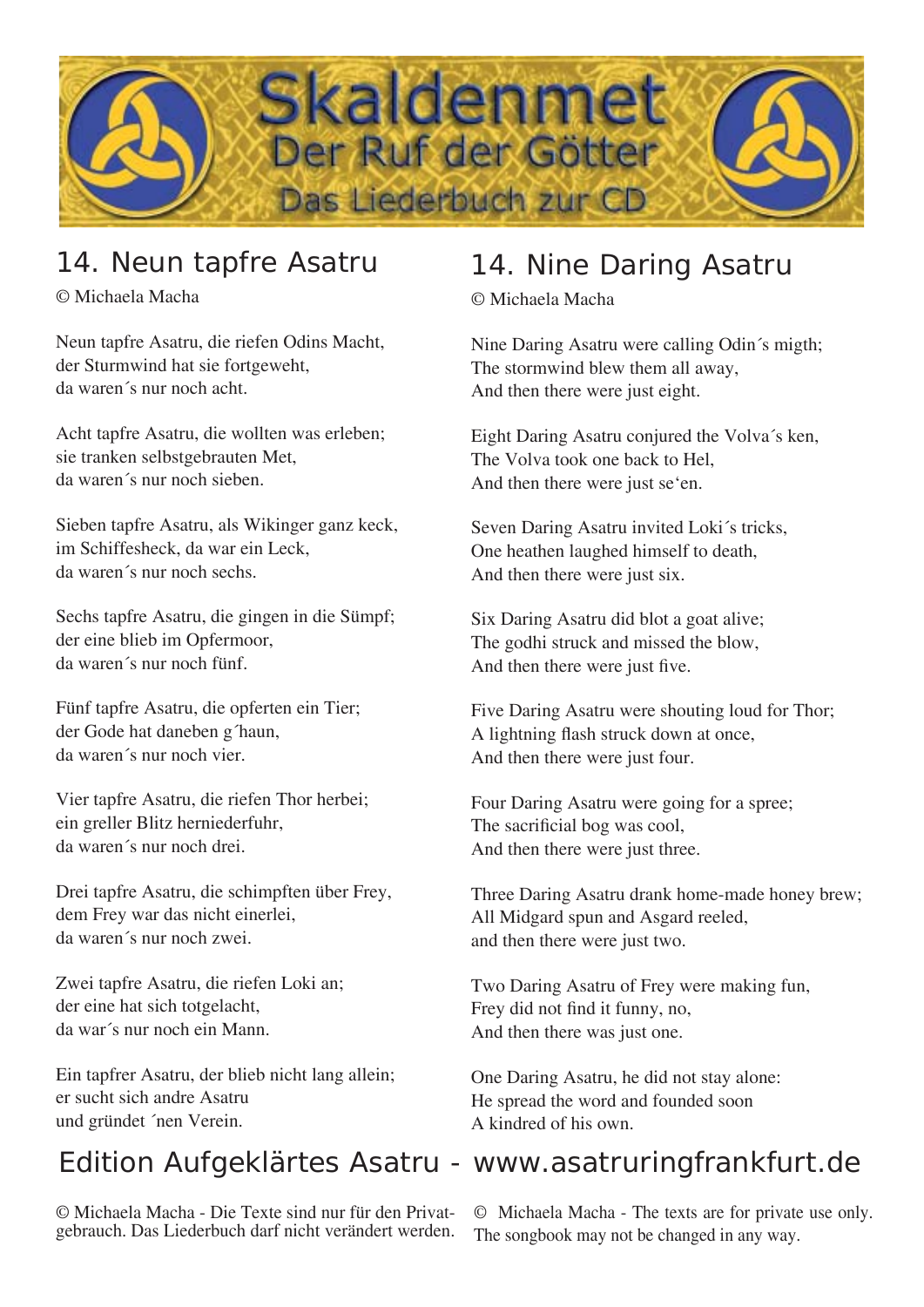

# 15. Wir ehren die Asen

© Michaela Macha

Wir ehren die Asen, verehren die Vanen, wir rufen die Götter, damals so wie heut.

*Wir sind die Alten, wir sind die Neuen, die Götter sind mit uns, damals so wie heut!*

Wir sind die Heiler, wir sind die Kämpfer, wir singen Lieder, damals so wie heut.

*Wir sind die Alten, wir sind die Neuen, die Götter sind mit uns, damals so wie heut!*

Wir sind die Väter, wir sind die Mütter, wir sind die Kinder, damals so wie heut.

*Wir sind die Alten, wir sind die Neuen, die Götter sind mit uns, damals so wie heut!*

## 15. We Honor the Aesir

© Michaela Macha

We honor the Aesir, We blot to the Vanir, We call to the Powers, Tomorrow and today.

*We are the old ones, We are the new ones, The Aesir are with us, Tomorrow and today.* 

We are the fighters, We are the healers. We are the singers, Tomorrow and today.

*We are the old ones, We are the new ones, The Aesir are with us, Tomorrow and today.* 

We are the fathers, We are the mothers, We are the children. Tomorrow and today.

*We are the old ones, We are the new ones, The Aesir are with us, Tomorrow and today.* 

## Edition Aufgeklärtes Asatru - www.asatruringfrankfurt.de

© Michaela Macha - Die Texte sind nur für den Privatgebrauch. Das Liederbuch darf nicht verändert werden.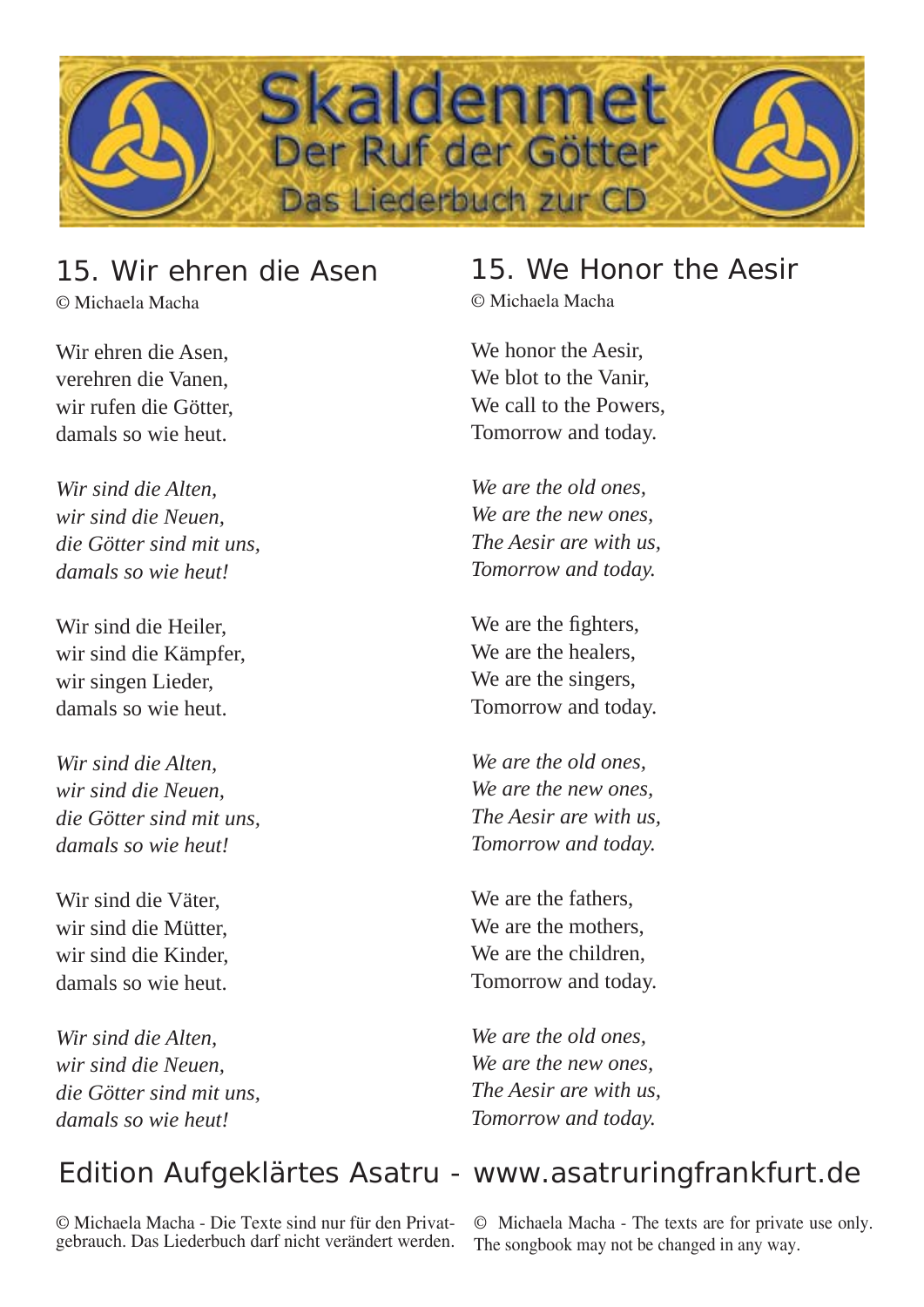

### 15. Wir ehren die Asen (Forts.) © Michaela Macha

Wir sind die Arbeiter, wir sind Erschaffende, wir sind erfindungsreich, damals so wie heut.

*Wir sind die Alten, wir sind die Neuen, die Götter sind mit uns, damals so wie heut!*

*Wir ehren die Asen, verehren die Vanen, wir rufen die Götter, damals so wie heut.* 

Frigga, Idunna, Ostara und Freya, Idisen und Skadhi, Gerd und Sif!

*Wir ehren die Asen, verehren die Vanen, wir rufen die Götter, damals so wie heut.* 

Allvater Odin, Heimdall und Donnerer, Balder und Bragi, Njörd und Frey!

# We Honor the Aesir (cont.)

© Michaela Macha

We are the workers, We are the shapers, We are inventors. Tomorrow and today.

*We are the old ones, We are the new ones, The Aesir are with us, Tomorrow and today.* 

*We honor the Aesir, We blot to the Vanir, We call to the Powers, Tomorrow and today.* 

Frigga, Idunna, Ostara, Vanadis, Idises, Skadhi, Gerd and Sif!

*We honor the Aesir, We blot to the Vanir, We call to the Powers, Tomorrow and today.* 

Alfather Odin, Heimdall, Thunderer, Tyr and Bragi, Njord and Frey!

## Edition Aufgeklärtes Asatru - www.asatruringfrankfurt.de

© Michaela Macha - Die Texte sind nur für den Privatgebrauch. Das Liederbuch darf nicht verändert werden.